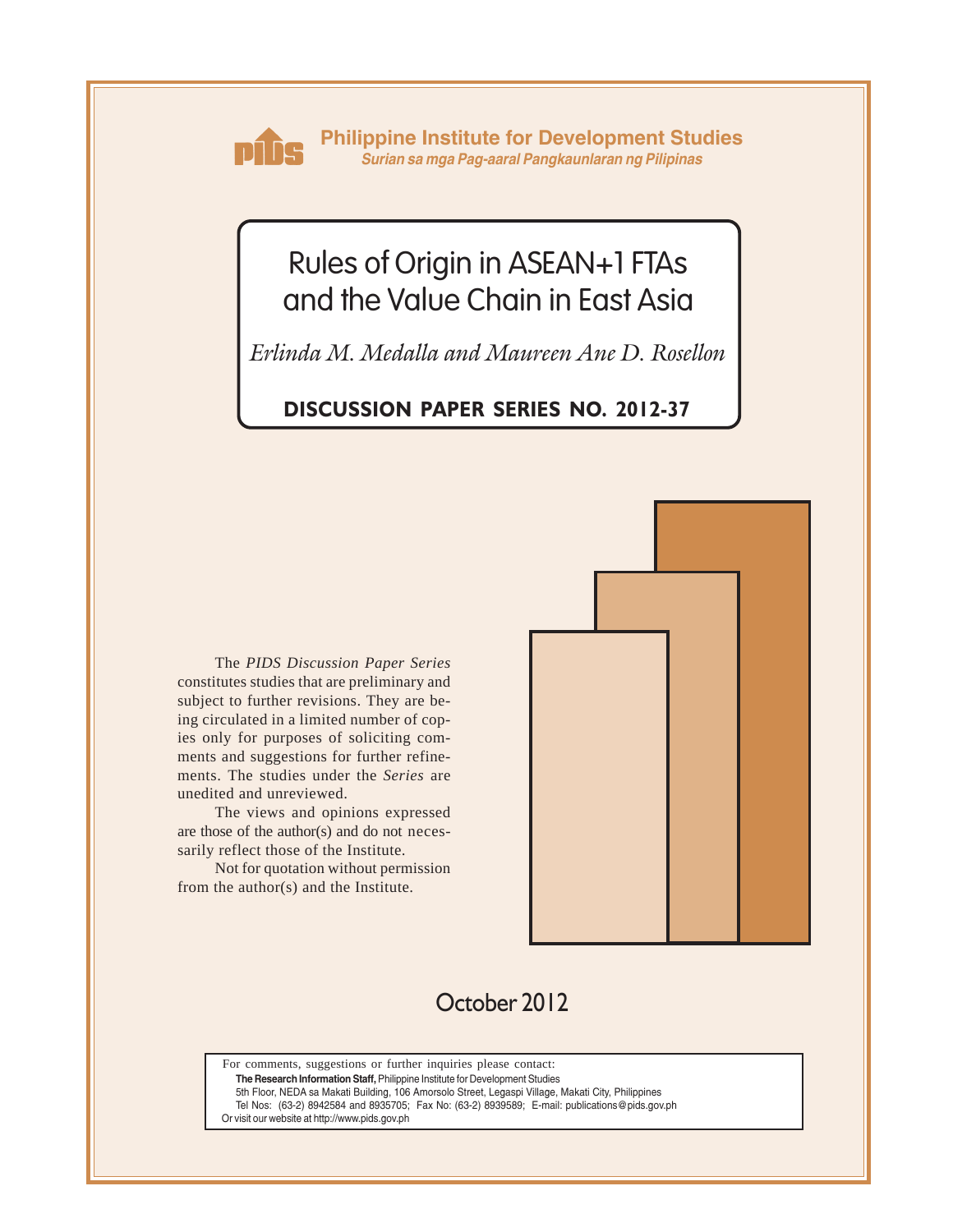### **ROOs in ASEAN+1 FTAs and the Value Chain in East Asia[1](#page-1-0)**

## **ERLINDA M. MEDALLA AND MAUREEN ANE D. ROSELLON**[2](#page-1-1)

#### **Abstract**

This paper discusses the nature of the rules of origin (ROOs) in the ASEAN+1 FTAs, particularly with respect to features and characteristics that could either facilitate or hinder the development of value chains, and the participation of firms in the increased globalization of production. By examining both the types of ROOs used and the origin certification procedures employed in these FTAs, the paper arrives at recommendations for reforms that could facilitate trade and the linkages in the value chain system in the region. Case studies on automotive and electronic sectors provide further insights.

Keywords: rules of origin, value chain, East Asia, ASEAN free trade agreements

<span id="page-1-0"></span> <sup>1</sup> This paper is a component of the ASEAN+1 FTAs and Global Value Chains in East Asia Project (ERIA Research Project Report 2010-29) funded by the Economic Research Institute for ASEAN and East Asia. It appeared as Chapter 6 of that report, edited by Christopher Findlay, March 2011.

<span id="page-1-1"></span><sup>2</sup> Senior Research Fellow and Research Associate respectively, Philippine Institute for Development Studies. The usual disclaimer applies.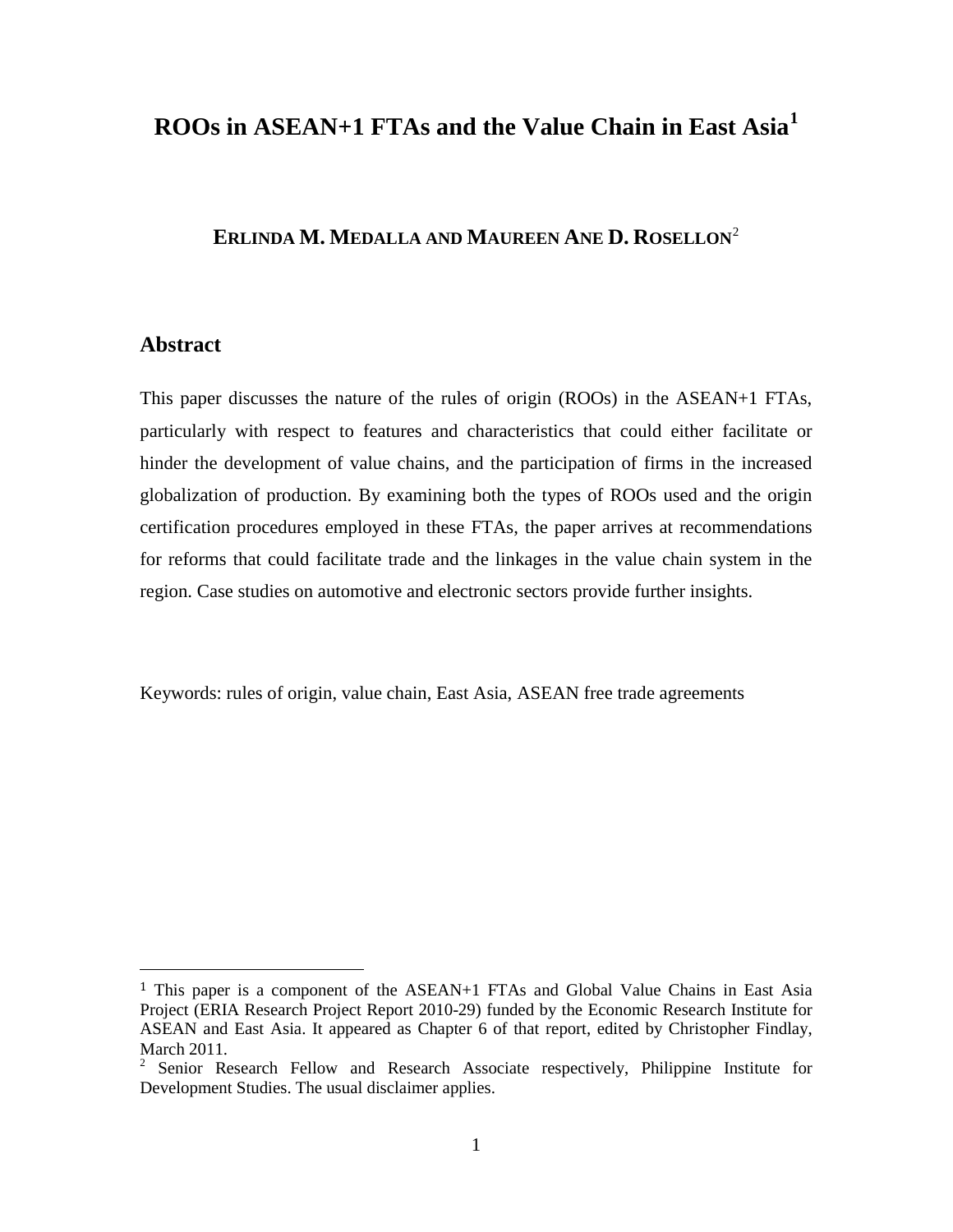#### **1. Introduction**

The role of the value chain systems in regional economic integration has become increasingly important, especially in East Asia with the growth of production networks led by Japan. Identifying and understanding the factors affecting them are necessary to provide corresponding policy handles for the development process, not only at the regional and global level, but at the national and local level as well. Numerous factors affect the linkages between firms in the value chain, from the local to the global level, and the shape of the development that takes place. Among the factors that need close attention would be free trade agreements (FTAs), as they directly affect the flow of goods and investments. This paper, as part of the ERIA project on FTAs and the global value chain in East Asia, focuses on the ROOs – in particular, the ROO regimes in the various ASEAN+1 FTAs.

There has been a lot of discussion about the 'noodle-bowl syndrome' created by the proliferation of FTAs during the past decade. Central to this issue is the set of ROOs that necessarily accompany any FTA. Thus, we have multiple FTAs with as many (nonuniform) ROO systems, compounding the set of rules that FTA (actual and potential) users would need to hurdle, and customs administration would have to implement. This has special implications when viewed within the context of the global value chain because of hurdles it could add to the flow of goods in the value chain. This paper aims to look more closely at these implications of the ROOs in the ASEAN+1 FTAs with the end in view of providing recommendations that could facilitate trade and linkages within the region's value chain system.

The paper starts with a brief discussion of the nature of the ROOs in the ASEAN+1 FTAs – the basic types of ROOs and their variation across products. Some comparison across FTAs will also be made. The paper then examines the implications of the ROO regimes – the ROO criteria *per se* and the accompanying procedures used – for the value chain. The particular ROO criterion used in itself (and how this varies across products and across FTAs) would have direct implications for the links in the value chain. In addition, the impact of the ROO regime would depend not only on the nature of the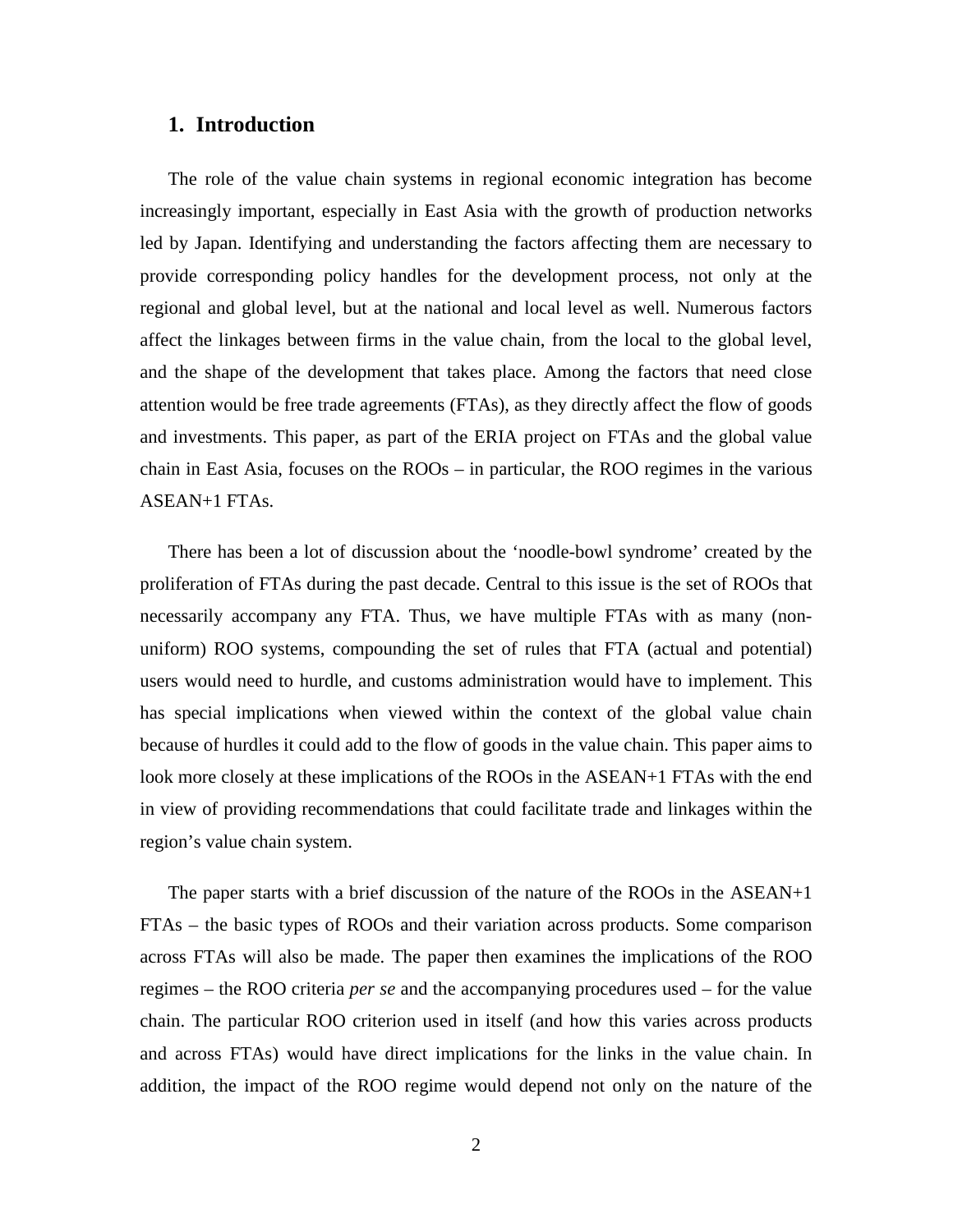ROOs *per se*, but also on the origin certification procedures (OCP). The paper then looks at special sectors where global production networks (GPNs) play key roles – the electronics and automotive sectors – to highlight key issues and concerns. The last section provides the conclusion and recommendations.

# **2. Features and Characteristics of the ROOs in ASEAN+1 FTAs**[3](#page-3-0)

In the various ASEAN+1 FTAs, there are four basic rules used to determine origin (see Table 1):

- 1. Wholly obtained (WO)
- 2. Regional value content (RVC)
- 3. Change in tariff classification (CTC), and
- 4. Specific process rule (SPR)

There is no question about conferring origin on products that are wholly obtained (WO) or produced. However, with technological change and increased globalization of production, the majority of products are no longer strictly wholly obtained. As such, for most FTAs, the WO criterion is usually used mainly for primary products. Prime examples are in the early chapters of the Harmonized System (HS) code, e.g. covering plants and animals.

With the blurring of geographical boundaries in production, there was general consensus that conferring origin should be on some basis of 'substantial transformation'. In this regard, the last three basic rules are considered as acceptable criteria. The second, regional value content (RVC), requires that a minimum share in value added should come from member parties. In the ASEAN Trade in Goods Agreement (ATIGA) and the various ASEAN+1 FTAs, the usual norm is a regional value content of not less than 40 per cent of value added, or RVC(40), for the good to be considered originating from that FTA area. Change in tariff classification (CTC) is another criterion used, that is, the inputs from non-member parties have been 'sufficiently transformed' in production

<span id="page-3-0"></span> $3$  This draws from Medalla (2011).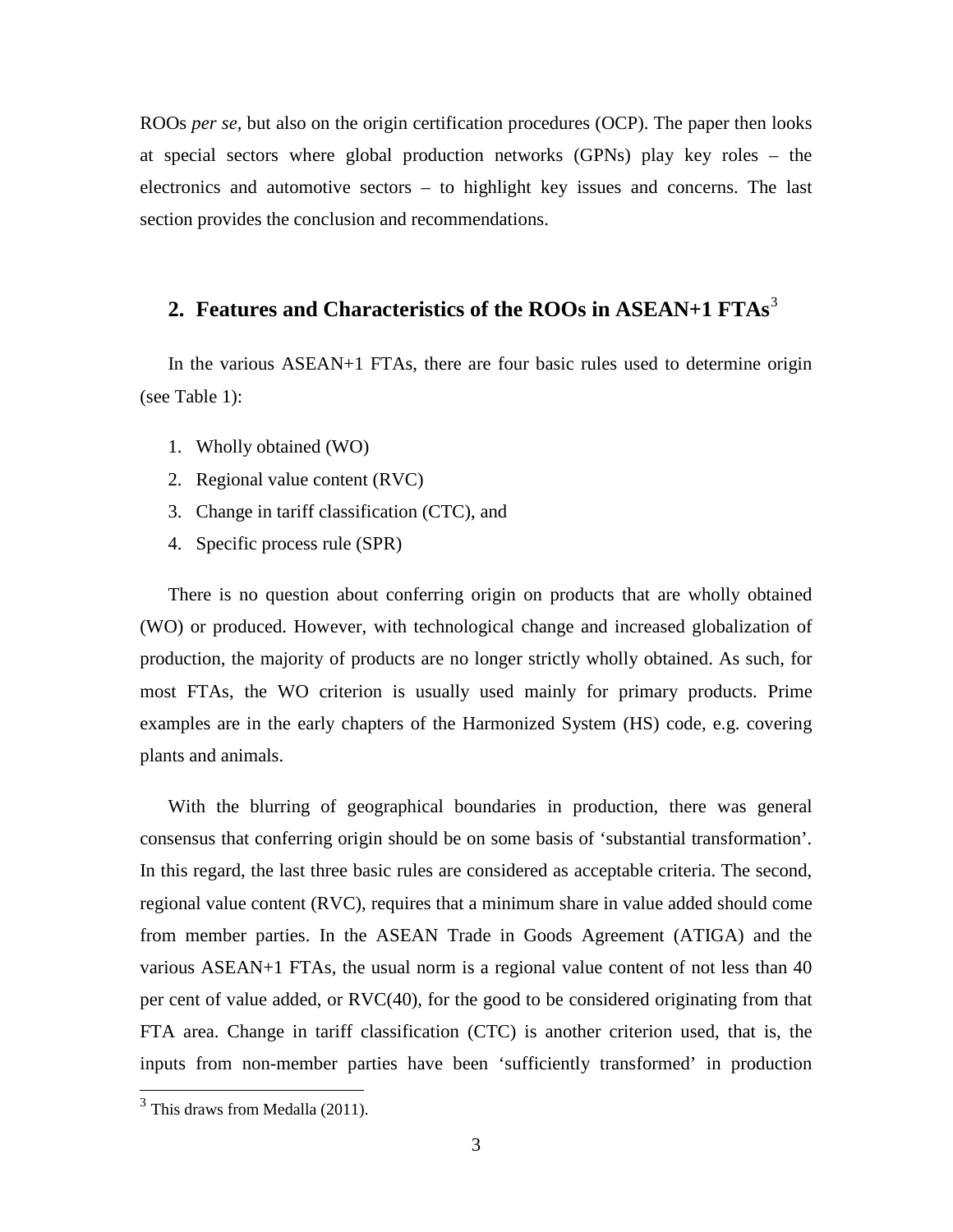thereby acquiring a change in classification in the output according to the HS code. The usual requirement is for a change in classification at the four-digit level, but chapter and tariff sub-heading levels (six-digit) are also sometimes used. Finally, many FTAs, especially earlier agreements, confer origin on the basis of the specific process rule (SPR), that is, a certain process is required for the good to be considered originating from that FTA area.

|                                                  | <b>Methods of determining</b><br>origin                                           | <b>General rule</b>              |
|--------------------------------------------------|-----------------------------------------------------------------------------------|----------------------------------|
| <b>Agreements</b><br><b>ASEAN Trade in Goods</b> | 1. Wholly obtained (or                                                            | RVC(40): RVC of at least         |
| <b>Agreement (ATIGA)</b>                         | produced) (WO)                                                                    | 40% or                           |
|                                                  | 2. Regional value content<br>(RVC)<br>3. Change in tariff<br>classification (CTC) | CTH: CTC at 4-digit              |
|                                                  | 4. Specific process rule (SPR)                                                    |                                  |
| <b>ASEAN--China Trade</b>                        | 1. W <sub>O</sub>                                                                 | $\text{RVC}(40)$                 |
| in Goods Agreement                               | 2. RVC                                                                            |                                  |
| (ACFTA)                                          | 3. SPR                                                                            |                                  |
| <b>ASEAN--Korea Trade</b>                        | 1. W <sub>O</sub>                                                                 | $\text{RVC}(40)$ or $\text{CTH}$ |
| in Goods Agreement                               | 2. RVC                                                                            |                                  |
| (AKFTA)                                          | 3. CTC                                                                            |                                  |
|                                                  | 4. SPR                                                                            |                                  |
| <b>ASEAN--Japan</b>                              | 1. WO                                                                             | $\text{RVC}(40)$ or $\text{CTH}$ |
| Comprehensive                                    | 2. RVC                                                                            |                                  |
| <b>Economic Partnership</b><br>(AJCEP)           | 3. CTC                                                                            |                                  |
|                                                  | 4. SPR                                                                            |                                  |
| <b>ASEAN--Australia/New</b>                      | 1. WO                                                                             | $\text{RVC}(40)$ or $\text{CTH}$ |
| <b>Zealand FTA</b>                               | 2. RVC                                                                            |                                  |
| (AANZFTA)                                        | $3.$ CTC $)$                                                                      |                                  |
|                                                  | 4. SPR                                                                            |                                  |
| <b>ASEAN--India Trade in</b>                     | 1. WO                                                                             | 35% RVC+ CTSH                    |
| <b>Goods Agreement</b>                           | 2.35% RVC+ CTSH                                                                   |                                  |

**Table 1. Basic Methods of Origin Determination**

 Source: Table 2.1 in Medalla (2011); Notes: 1. Applicable ROO: general rule or product specific rule (PSR) where specified. 2. PSR: co-equal, combination, or variation of the different methods of determining origin as agreed upon for specified products. 3. PSRs under negotiation for ASEAN--India.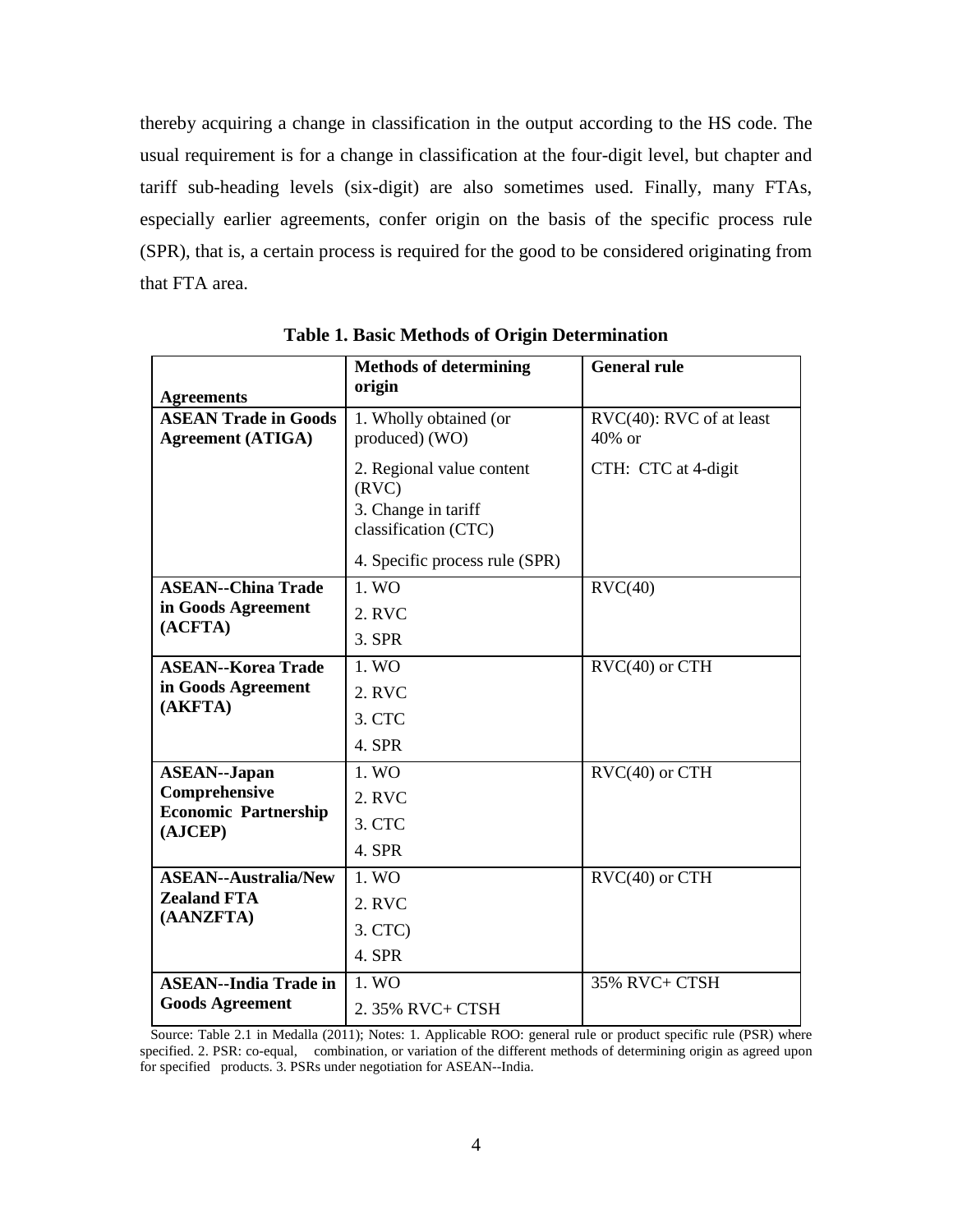The advantages, disadvantages and key issues using the different methods are highlighted in Table 2 as summarized by Brenton (2003).

These basic rules could be used singly, or in combination whether as co-equal (alternative) or dual (plus) rules, and with some variation. The minimum cut-off could be raised or reduced, the disaggregation level required for change in classification could be amended, or the required process specifically defined. Agreements would provide a general ROO, and some variations of the basic rules are usually adopted for specific products, according to negotiation outcomes.

At the start, AFTA--CEPT (ASEAN Free Trade Agreement – Common Effective Preferential Tariff, before ATIGA) almost uniformly adopted the RVC rule. This was intended to be liberal enough, as the rule is theoretically straightforward and ostensibly fair, compared for instance to the SPR, which could be very limiting. However, over time, it became more apparent that there are practical problems in applying RVC, contributing to the low AFTA utilization rate. The CTC has become a viable alternative. In more recent FTAs and in ROO reforms, co-equal rules are increasingly being used.

In general, reforms and improvements in ROOs towards simplification have been introduced in ATIGA, and more recent FTAs generally tend towards more liberal ROOs. The approach, however, has been to refine ROOs on a per product basis. While in general, this has led to easing ROO restrictiveness,  $4$  this product specific approach, without an overall framework, could lead to numerous variations in ROOs, not only across products within FTAs, but also variations across FTAs for the same product. Both could have adverse implications on linkages in the regional value chains, especially those dealing with multiple products and multiple countries. This could mean, for example, that there will be the need to have separate accounting, different expertise, etc. to deal with possible inconsistencies.

<span id="page-5-0"></span><sup>4</sup> There are, of course, likely to be instances where ROOs negotiated are designed for protection. However, the ROO reforms are generally aimed at encouraging FTA utilization.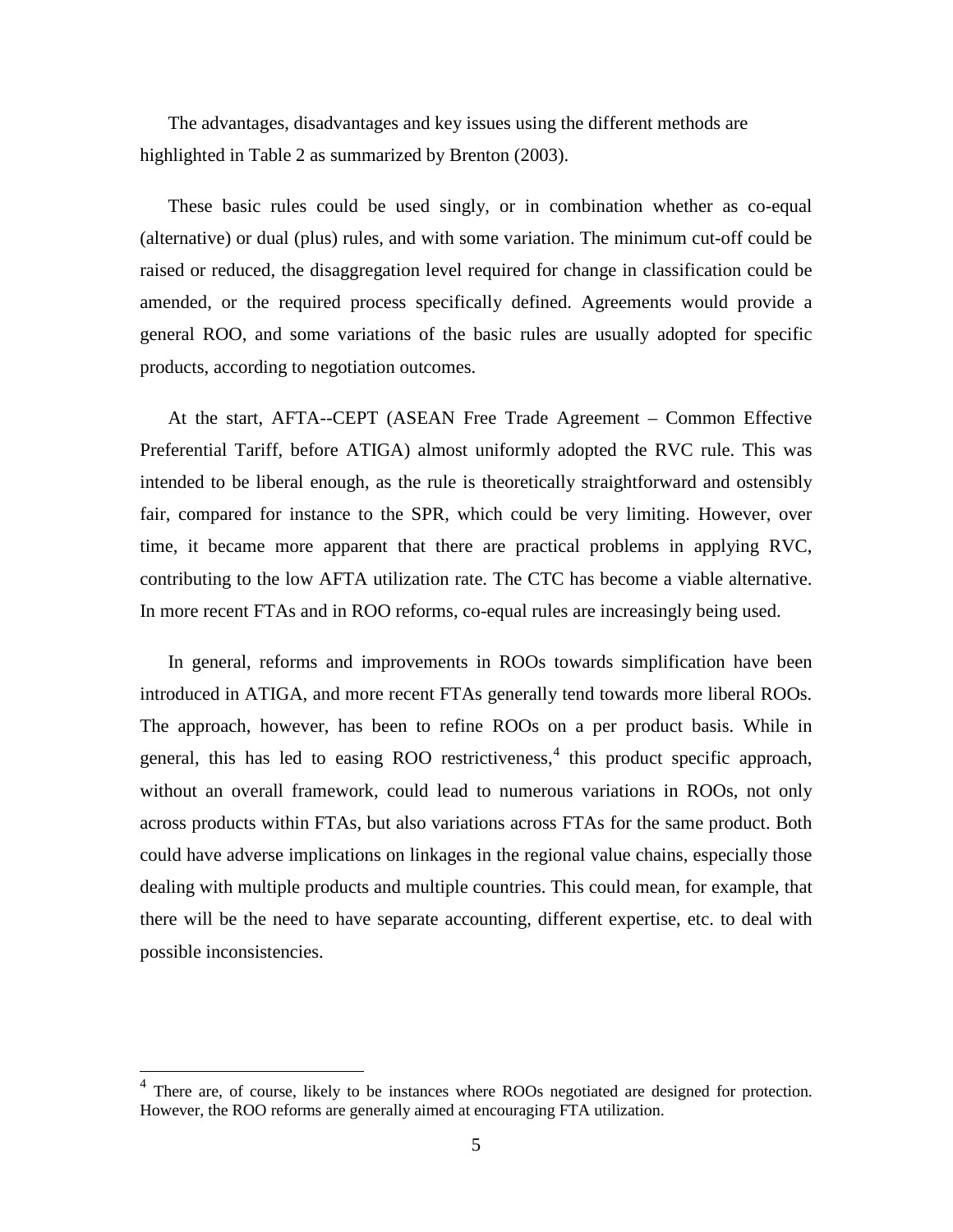| <b>Rule</b>                                    | <b>Advantages</b>                                                         | <b>Disadvantages</b>                                                                                                                 | <b>Key issues</b>                                                                                                                                                                         |
|------------------------------------------------|---------------------------------------------------------------------------|--------------------------------------------------------------------------------------------------------------------------------------|-------------------------------------------------------------------------------------------------------------------------------------------------------------------------------------------|
| Change in<br>Tariff<br>Classification<br>(CTC) | • Consistency with<br>non-preferential<br>rules of origin.                | • Harmonized system<br>not designed for<br>conferring origin,<br>increased possibility to<br>be influenced by<br>domestic industries | • Level of classification at<br>which change required – the<br>higher the level the more<br>restrictive                                                                                   |
|                                                | • Once defined,<br>the rule is clear,<br>unambiguous and<br>easy to learn | • Documentary<br>requirements maybe<br>difficult to comply with                                                                      | • Can be positive (which<br>imported inputs can be used)<br>or negative (defining cases<br>where change of<br>classification will not confer<br>origin) test <sup>a</sup> – negative test |
|                                                | • Relatively<br>straightforward to<br>implement                           | • Can be conflicts over<br>the classification of<br>goods which can<br>introduce uncertainty<br>over market access                   | more restrictive                                                                                                                                                                          |
| Value Added                                    | • Clear and simple<br>to specify and<br>unambiguous                       | • Complex to apply $-$<br>requires firms to have<br>sophisticated<br>accounting systems                                              | • The level of value added<br>required to confer origin                                                                                                                                   |
|                                                | • Allows for<br>general rather than<br>product specific<br>rules          | • Uncertainty due to<br>sensitivity to changes<br>in exchange rates,<br>wages, commodity<br>prices, etc.                             | • The valuation method for<br>imported materials - methods<br>which assign a higher value<br>(e.g. CIF) will be more<br>restrictive on the use of<br>imported inputs                      |
| Specific<br>Process<br>Requirement             | • Once defined,<br>clear and<br>unambiguous                               | • Documentary<br>requirements can be<br>burdensome and<br>difficult to comply with                                                   | • The formulation of the<br>specific processes required –<br>the more procedures required<br>the more restrictive                                                                         |
|                                                | • Provides for<br>certainty if rules<br>can be complied<br>with           | • Domestic industries<br>can influence the<br>specification of the<br>rules.                                                         | • Should test be negative<br>(processes or inputs which<br>cannot be used) or a positive<br>test (what can be used) -<br>negative test more restrictive                                   |

**Table 2. Summary of the Different Approaches to Determining Origin**

 Source: *Notes on Rules of Origin with Implications for Regional Integration in South East Asia*, Paul Brenton (2003).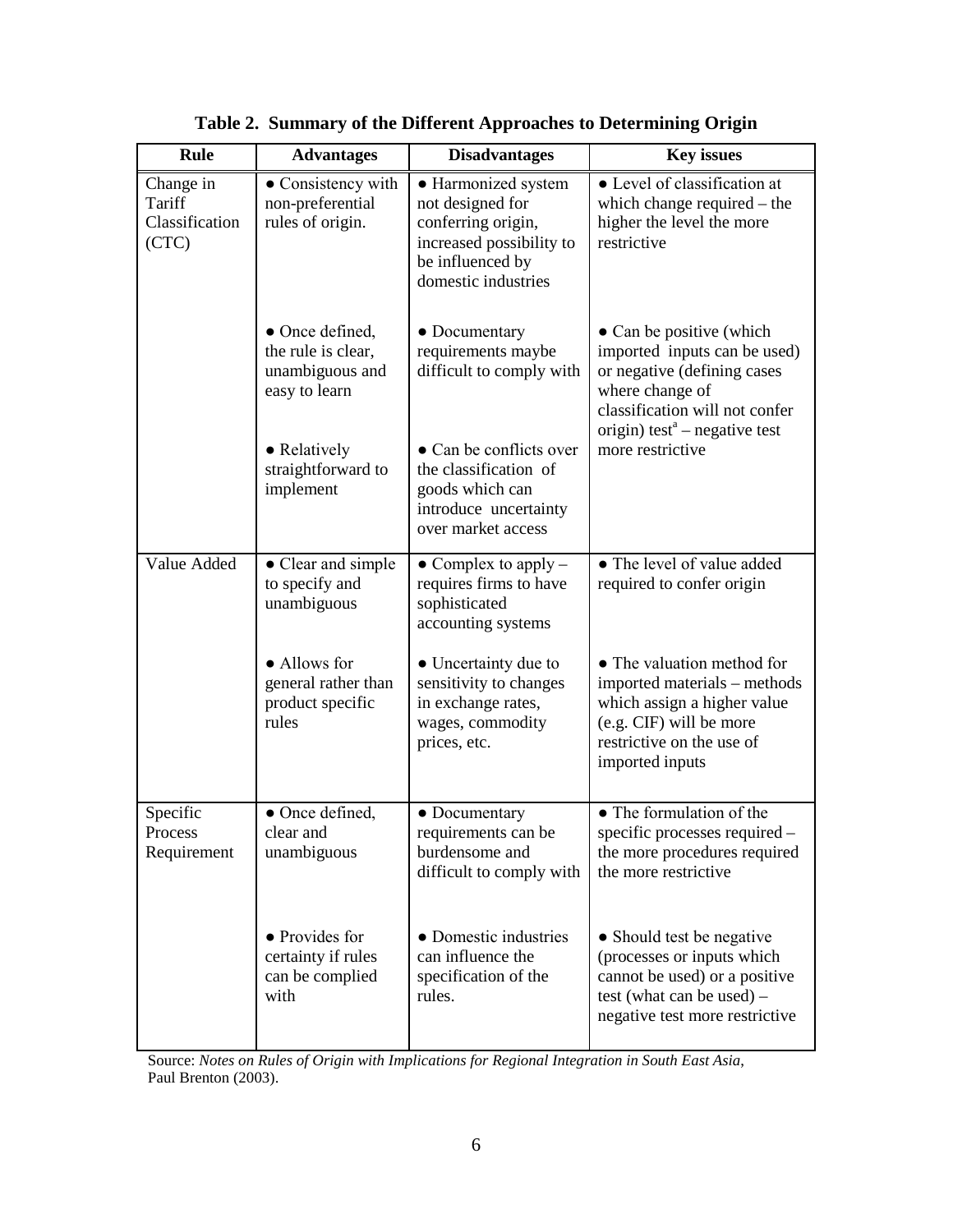In Medalla (2011), the author compiles and presents a frequency table of various types of ROOs used by six-digit HS (2002) classification for the various ASEAN+1 FTAs in East Asia. The table is reproduced below as Table 3.

| ROO type                                                  | <b>ATIGA</b> | <b>AKFTA</b>             | <b>ACFTA</b>     | <b>AJCEP</b> |                | AANZFTA Japan-India <sup>a/</sup> |
|-----------------------------------------------------------|--------------|--------------------------|------------------|--------------|----------------|-----------------------------------|
|                                                           |              |                          |                  |              |                |                                   |
| <b>WO</b>                                                 | 185          | 458                      | $\,8$            | 3            | 302            | 756                               |
| CC                                                        |              | 61                       | $\mathbf{1}$     | 735          | 288            |                                   |
| <b>CTH</b>                                                |              | $\overline{4}$           |                  | 157          | 117            | 225                               |
| <b>CTSH</b>                                               |              |                          |                  | $\,8\,$      |                | 638                               |
| $\text{RVC}(\textless 40)$                                |              | 36                       |                  |              |                |                                   |
| $\text{RVC}(40)$                                          | 147          | 22                       | 4,659            | 219          | 286            |                                   |
| $\text{RVC}(>40)$                                         |              | 6                        |                  |              |                |                                   |
| CC with exception                                         |              |                          |                  | 258          | $\mathfrak{Z}$ |                                   |
| SPR (Textile Rule)                                        |              |                          |                  |              |                | 805                               |
| $CC + RVC(40)$                                            |              | $\mathbf{2}$             |                  |              |                |                                   |
| $CTH + RVC(<40)$                                          |              |                          |                  |              |                | 12                                |
| $CTH + RVC(40)$                                           |              |                          |                  |              |                | 15                                |
| $CTH + RVC(>40)$                                          |              | $\mathbf{1}$             |                  |              |                | 3                                 |
| $CTSH + RVC(<40)$                                         |              |                          |                  |              |                | 2,693                             |
| $CTSH + RVC(40)$                                          |              |                          |                  |              | $\mathfrak{Z}$ | 52                                |
| $CTSH + RVC(>40)$                                         |              |                          |                  |              |                | 22                                |
|                                                           |              |                          |                  |              |                |                                   |
| $RVC(40)$ or $CC$                                         | 437          | 487                      | $\boldsymbol{7}$ | 126          | 585            |                                   |
| RVC(40) or CC or SPR                                      | 33           |                          |                  |              | 33             |                                   |
| $RVC(>40)$ or $CTH$                                       |              | $\overline{\mathcal{A}}$ |                  |              |                |                                   |
| RVC(40) or CTH                                            | 2,782        | 4,076                    | 122              | 3,057        | 2,205          |                                   |
| RVC(40) or CTH or SPR                                     | 16           |                          |                  |              | 24             |                                   |
| RCV(40) or CTSH                                           | 706          | 61                       |                  | 33           | 1,072          |                                   |
| RVC(50) or CTSH                                           |              |                          |                  |              |                | $\mathfrak{D}$                    |
| CC or Textile Rule                                        |              |                          |                  | 350          | 15             |                                   |
| <b>CTH</b> or Textile Rule                                |              |                          |                  | 277          | 91             |                                   |
| RVC(40) or Textile Rule                                   |              |                          | 427              | $\mathbf{1}$ |                |                                   |
| RVC(40) or CC or Textile Rule                             | 453          |                          |                  |              |                |                                   |
| RVC(40) or CTH or Textile Rule                            | 340          |                          |                  |              |                |                                   |
| $\text{RVC}(40)$ or CTH or $\text{RVC}(35) + \text{CTSH}$ | 125          |                          |                  |              | 200            |                                   |
| WO or CTSH                                                |              |                          |                  |              |                | 1                                 |
| WO or $\text{RVC}(>40)$                                   |              | 6                        |                  |              |                |                                   |
| Total tariff lines (HS 2002)                              | 5,224        | 5,224                    | 5,224            | 5,224        | 5,224          | 5,224                             |

**Table 3. Frequency of ROO Used by FTA**

Source: Lifted from Medalla (2011)

Notes: WO - wholly obtained; CC - change in commodity classification; CTH - change in tariff heading; CTSH - change in tariff subheading; RVC - regional value content; GR - general ROO rule

 $*$  Tariff lines not included in PSR list but can be classified according to the general ROO rule  $a'$  in lieu of ASEAN--India FTA (PSR)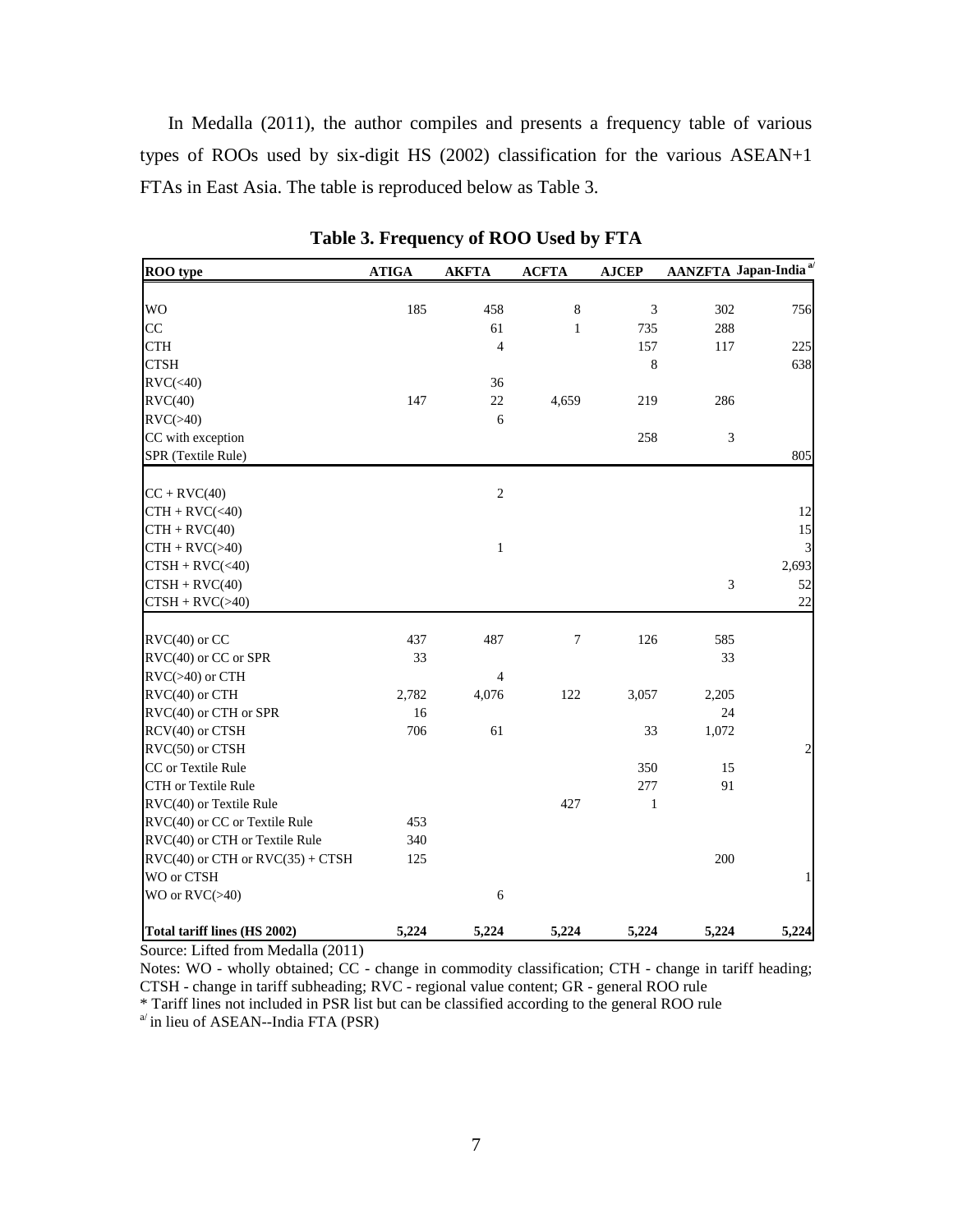In summary, from the Medalla (2011) study, we note the following key observations about the features and characteristics of ROOs of the ASEAN+1 FTA:

- There are numerous types of ROOs used, even after the author tried to group together similar types under one category. A lot more variations exist within each grouping. The variations come from the following:
	- o Some combination of rules co-equal or 'plus' rules
	- o For SPR, different specific processes required
	- o For RVC, variation in cut-off level
	- o For CTC, variation in the level of classification where change is required, e.g. change in chapter (CC), change in tariff heading (CTH), change in tariff sub-heading (CTSH)
	- o Additional specific requirements, e.g. CTSH 'except change coming from some classification, or provided the materials are sourced' accordingly
- The co-equal rule, RVC(40) or CTH, is the general rule for ATIGA, ASEAN-- Korea (AKFTA), ASEAN--Japan (AJCEP) and ASEAN--Australia--New Zealand (AANZFTA). For ASEAN--China (ACFTA), the general rule is RVC(40). For ASEAN--India FTA (AIFTA), the general rule is the dual rule,  $RVC(35)$  + CTSH, which is considered the most restrictive as both rules need to be complied with.
- ACFTA uses RVC most extensively, while AJCEP relies more on CTC. ATIGA has been undertaking ROO reforms, coming up with product specific rules (PSRs) that are generally intended to encourage better utilization of the FTA. As a result, it has more HS lines with the co-equal rule using 'RVC(40) or CTSH', more liberal than the general rule (RVC[40] or CTH). At the time of writing, PSRs for India were still under negotiation, such that only the general rule is currently applicable (refer again to Table 3).
- How much commonality or divergence exists in the ROOs of the different ASEAN+1 FTAs is also examined by the author. This is done by going over the ROOs of the five different FTAs by six-digit HS lines and counting how many HS lines there are where all five FTAs share at least one rule, where only four FTAs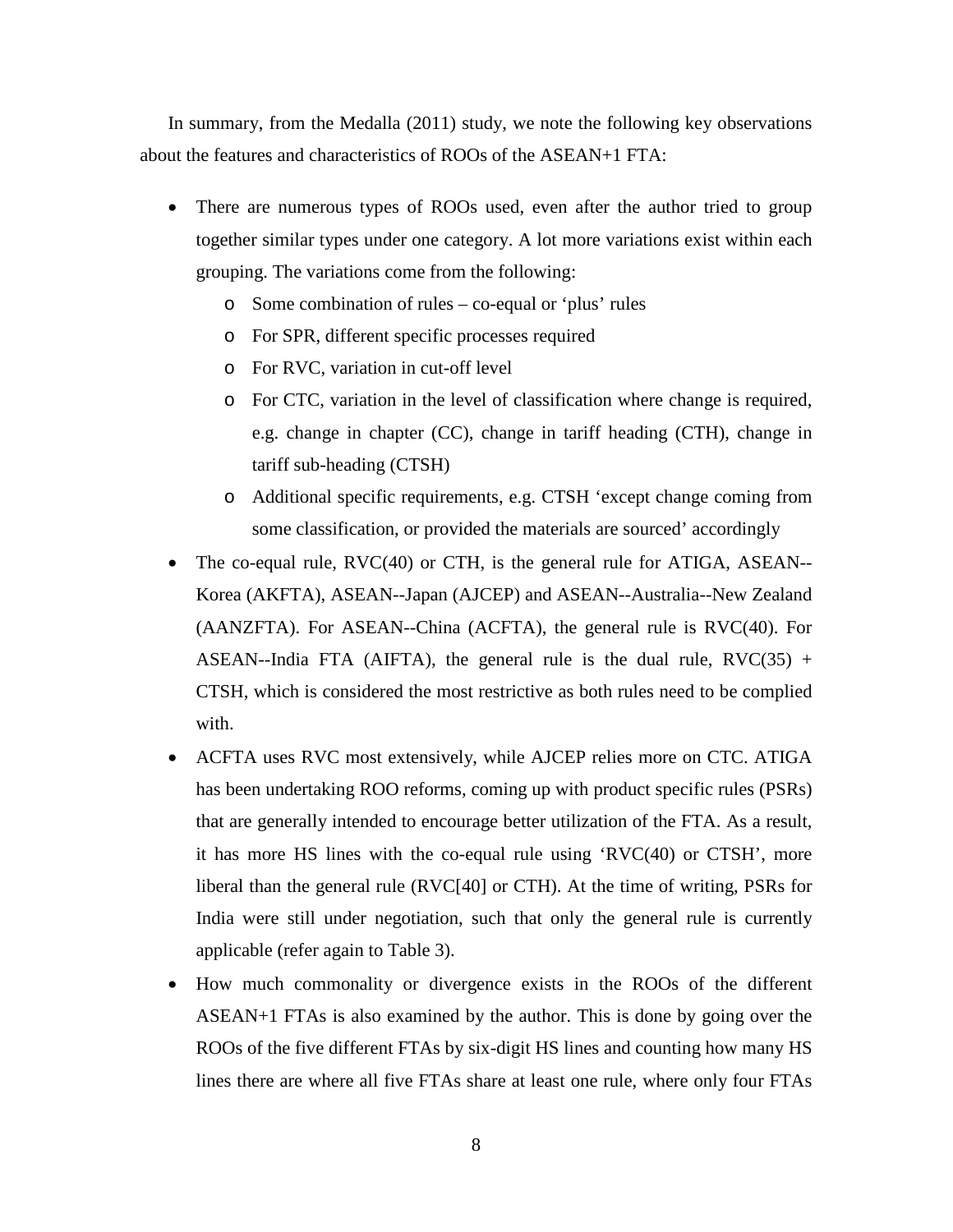share at least one common ROO and so on down the line. When down to one, the frequency indicates how many HS lines have no common ROO used at all (see Table 4). It appears that in 64 per cent of all tariff lines, all five FTAs have at least one ROO in common.<sup>[5](#page-9-0)</sup> On the other hand, only 0.4 per cent of HS lines have ROOs that are all totally different. However, most of the commonality is in the use of the RVC(40). If we count only those with almost the same  $ROO<sub>1</sub><sup>6</sup>$  $ROO<sub>1</sub><sup>6</sup>$  $ROO<sub>1</sub><sup>6</sup>$  the frequency of lines with a common ROO is more than halved, at around 30 per cent. In most cases, the ASEAN--China FTA would be the odd FTA out.<sup>[7](#page-9-0)</sup>

| Degree of      |       | Frequency distribution of<br>HS lines (6-digit HS2002) |
|----------------|-------|--------------------------------------------------------|
| commonality    | No.   | $\%$                                                   |
| In all 5 FTAs  | 3,318 | 64.00%                                                 |
| In only 4 FTAs | 766   | 14.80%                                                 |
| In only 3 FTAs | 825   | 15.90%                                                 |
| In only 2 FTAs | 255   | 4.90%                                                  |
| No common ROO  | 23    | 0.40%                                                  |

**Table 4. Commonality of ROOs Across FTAs**

Source: Table 5 in Medalla (2011)

#### *Other Relevant ROO Provisions*

There are other ROO provisions aside from the general rules (GR) and the product specific rules (PSR) that govern origin determination. Of significant importance with respect to trade facilitation are the *de minimis* rule when CTC is applicable, and the treatment of intermediary trade.

<span id="page-9-0"></span><sup>5</sup> Where the ROO provision of the FTA uses a 'plus' rule, the dual/multiple rule is treated as one ROO. When co-equal rules are used, they are treated as separate rules.

 $<sup>6</sup>$  That is, treating the co-equal rule as one.</sup>

 $<sup>7</sup>$  This excludes the ASEAN--India Trade in Good Agreement, for which, at the time of writing, only a</sup> general rule of 'CTSH or RVC(35)' applies for all, while PSRs are still being negotiated.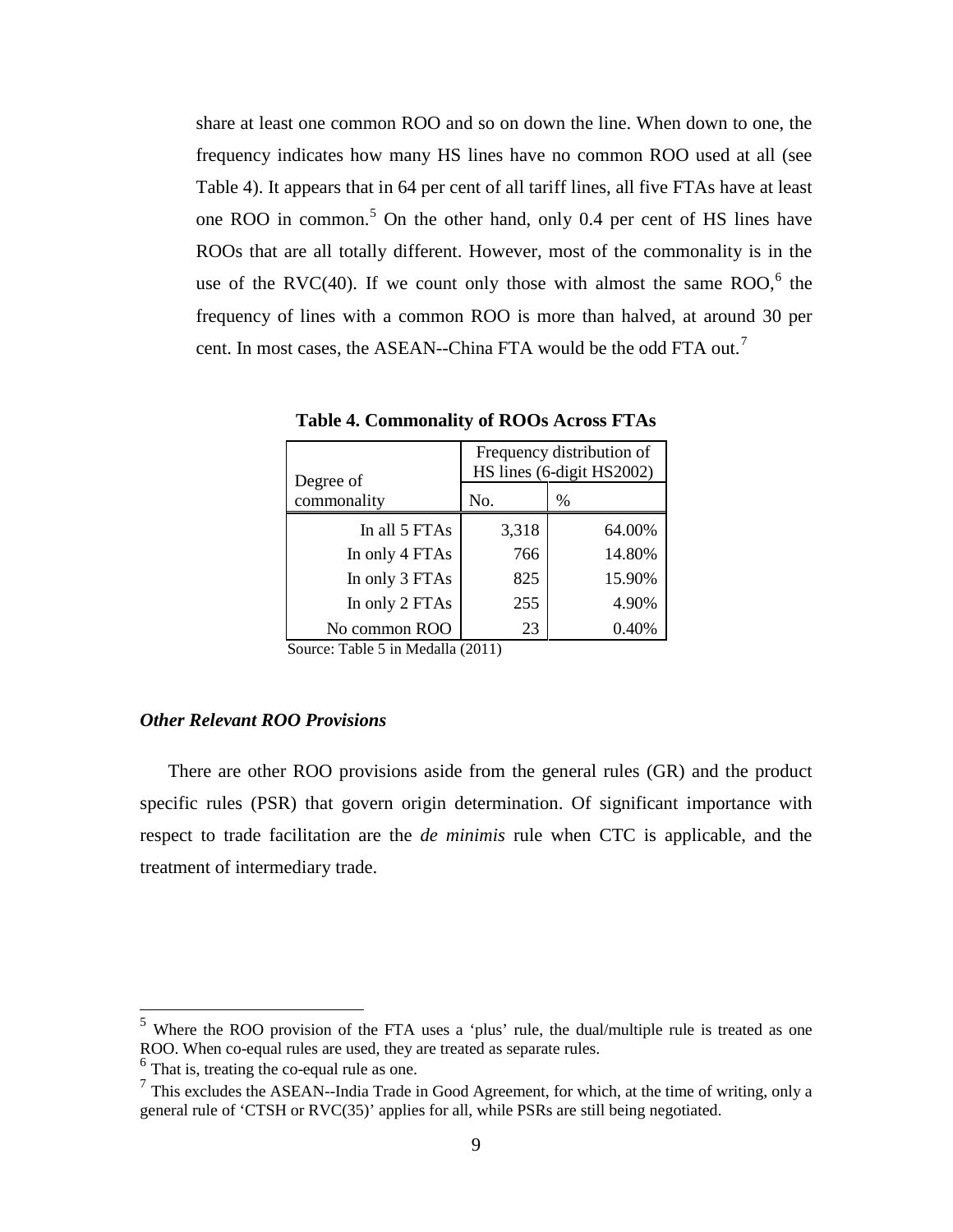Certain products could be using a host of intermediate goods as inputs. Under a CTC rule, requiring a change in classification for each and every input could be daunting. To simplify administration and ease the ROO restrictiveness, a *de minimis* rule could be very useful. ATIGA and the ASEAN+1 FTAs all have *de minimis* provisions, with the exception of AIFTA.

Especially for GPNs and value chains, a smooth flow of intermediary goods could be crucial. These are cases, for example, when a batch of goods enters first one (member) country in the chain, and some portion is later re-exported to another (member) country. If the invoice comes from a member party, it will be useful if a back-to-back Certificate of Origin (CO) is allowed (a fresh CO is issued on the basis of the original CO from a member country). It could also be possible that the invoice is from a third country (e.g. Japan, but the FTA used is, say, AANZFTA) although the good qualifies as originating using the relevant FTA ROO criterion. In this case, the useful provision is one that allows for third-party invoicing.

Except for ACFTA, the ASEAN+1 FTAs allow back-to-back certificate and third party invoicing. However, for ACFTA, an agreement was reached in October 2010 to amend the OCP to accommodate intermediary trade using these instruments. By January 2011, except for Indonesia, Myanmar and Cambodia, member countries have signed the revised OCP. This is indicative of the importance of intermediary trade and the direction of reforms being made to improve the system.

#### **3. The Origin Certification Procedure**

Equally important to examine is how the ROO system is implemented. In this regard, we examine the OCPs of ATIGA and the ASEAN+1 FTAs.

There appear to be efforts to harmonize procedures and learn from each other's systems. This is manifested in the almost identical CO forms used. ATIGA uses form D; ACFTA – form E; AKFTA – form AK; AJCEP – form AJ; and AANZFTA – form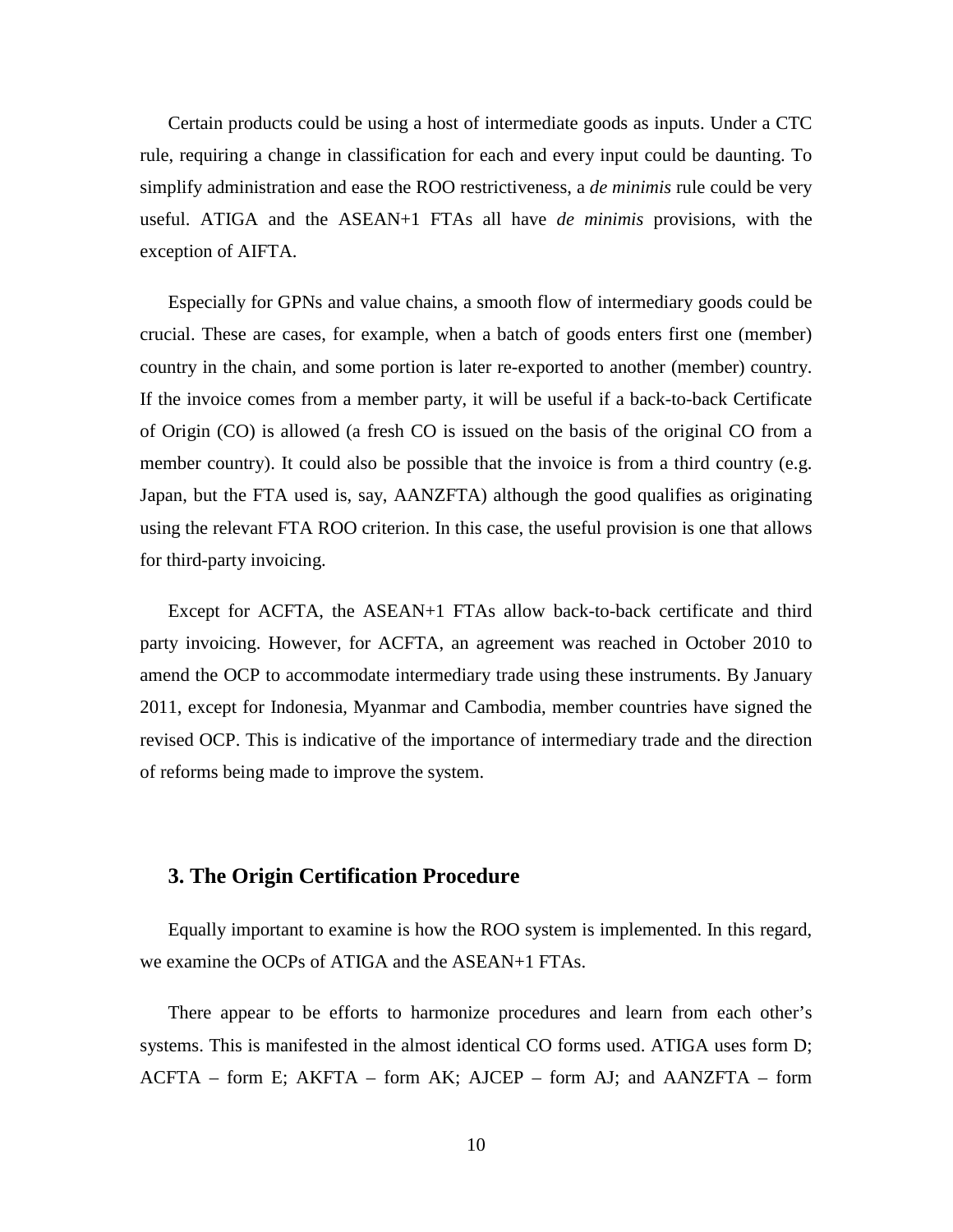AANZ. All require COs on a per shipment basis; all forms have the same cells for required information; and all require pre-export verification. Still, some implementing procedures and required documents could vary.

#### *3.1. Issuing Body/Authority*

For Japan, Korea, Australia and New Zealand, the issuing authority has been assigned to their designated private Chamber(s) of Commerce and Industry. In addition, for Korea, its customs service also has CO issuing authority. For the rest (i.e. ASEAN and India), the issuing authority is a designated government agency. However, for ATIGA, selfcertification will be allowed by 2012. The procedure is being piloted in Singapore, Malaysia and Brunei.

#### *3.2. Typical OCP Process and Documentation Requirements*

The typical process for acquiring a CO starts with a pre-export verification, where origin examination/assessment takes place. This presumes that the HS classification has been determined. For some exporters, determining the HS classification can be a problem, as this could be a source of differences in interpretation. This is critical since this forms the basis for what is the applicable ROO in the first place. This is also where provisions for advanced rulings would be very useful, cutting unnecessary delays in releasing the shipments.

Figure 1 below represents a typical OCP process (based on Philippine procedures). It shows two stages of application – first for pre-export verification, and second for CO issuance. Korea and Vietnam merge the two into one application but the processes themselves are basically the same. For most of the ASEAN+1 FTAs, the requirements for the CO application itself are almost the same. In the pre-export verification requirements, the documentation requirements may vary a little. For example, in some countries (China and Brunei), there is the initial requirement of company registration. This would require some additional documentation like business licence, organization code, etc. In the case of Australia, the pre-export verification requirement is simple, based only on exporter registration including an export declaration that the goods meet the ROO criterion and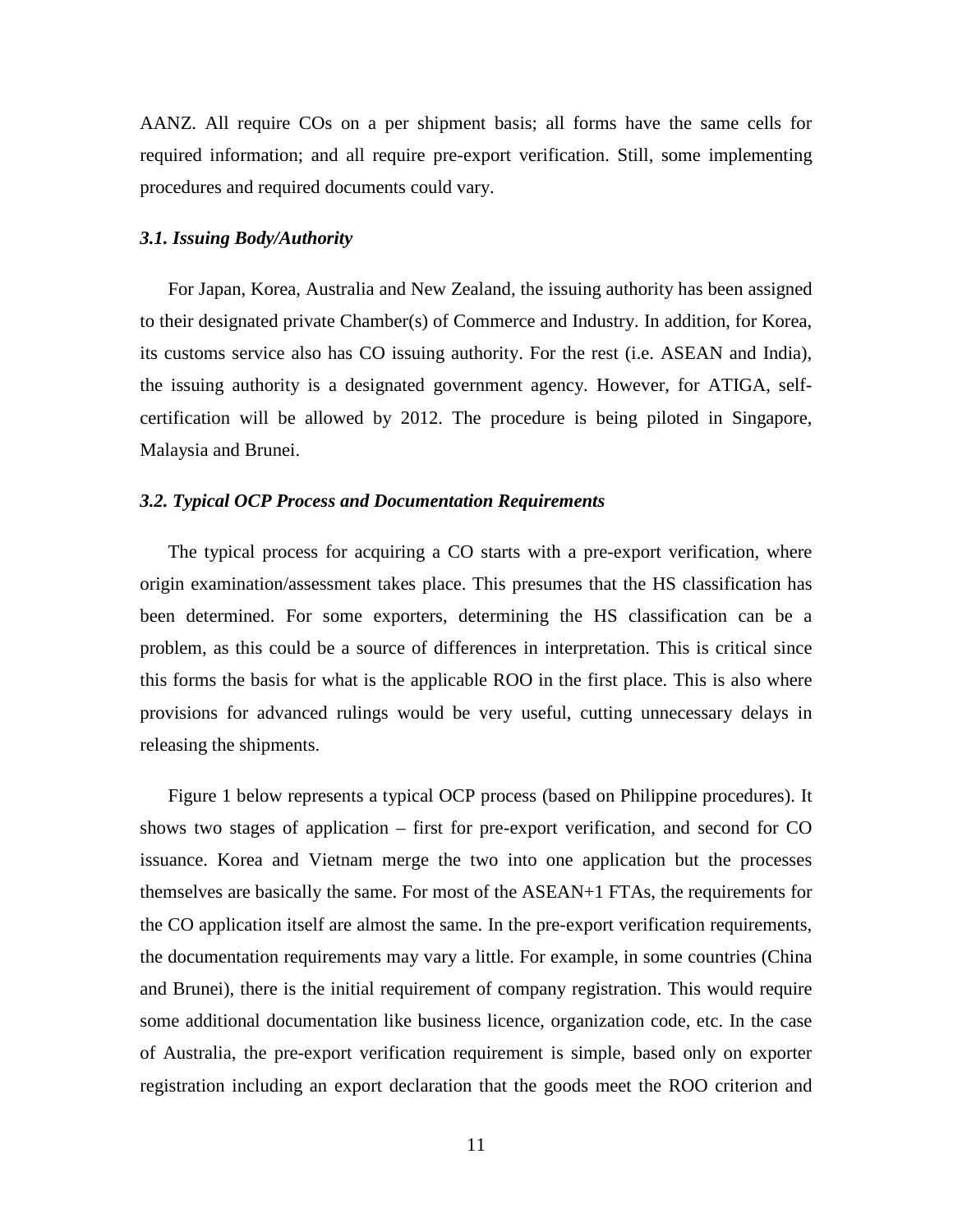that it will provide any documentation the issuing body may request to confirm origin.<sup>[8](#page-12-0)</sup> It is supported with a profuse education and information campaign about ROO procedures. Also, there are countries with electronic (online) CO application (Australia, New Zealand, Japan, Malaysia, Singapore and Thailand).





Source: Bureau of Customs, Philippines

Processing time from pre-export verification to issuance of CO ranges widely, from one working day (as for Australia and New Zealand); three working days (the minimum in the case of Korea); to not more than 30 working days (for China and Brunei, including company registration). In the case of Australia, the entire processing time could be done within a day, given automatic registration of the exporter for CO issuance. In the case of New Zealand, as part of company registration, if procedures and information provided are in order, the pre-export verification is done within one working day and CO issuance

<span id="page-12-0"></span><sup>8</sup> Basically, it is a hybrid form of self-certification.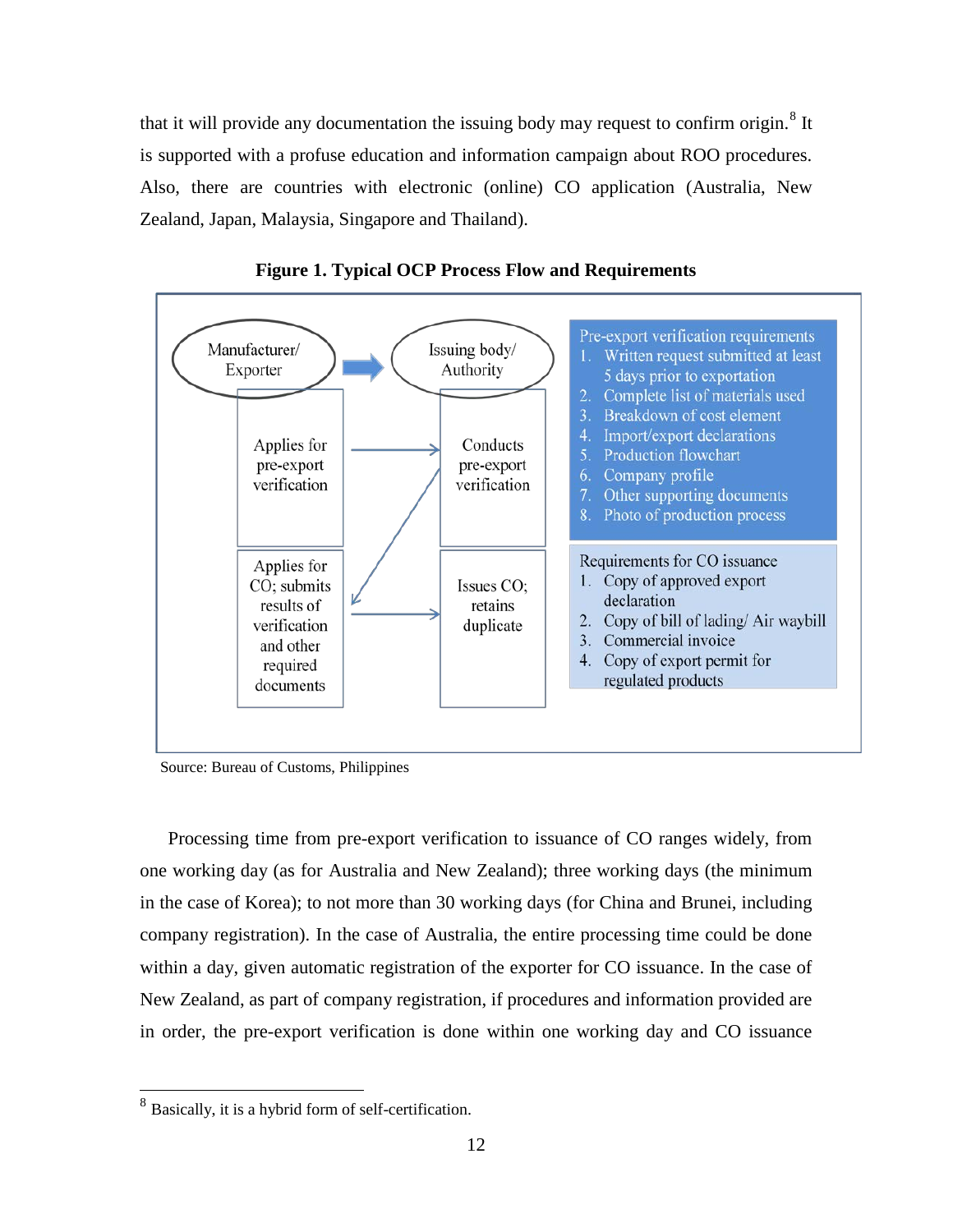likewise within one working day. For most countries, processing time could take five to 10 working days. See Table 5 for a comparison across countries.

| Country               | Issuing body/                                                 | <b>Pre-export verification</b>                                                      | <b>Issuance of CO</b>                             |
|-----------------------|---------------------------------------------------------------|-------------------------------------------------------------------------------------|---------------------------------------------------|
|                       | authority                                                     | (examination of origin)                                                             |                                                   |
| Australia             | Australian Industry<br>Group                                  | Automatic                                                                           | Within 1 working<br>day                           |
|                       | <b>Australian Chamber</b><br>(ACCI)                           |                                                                                     | 2 hours for electronic<br>application             |
| <b>Brunei</b>         | MOFAT, Department<br>of Trade Development                     | 30 days (includes company<br>registration)                                          | 1-2 working days                                  |
| Cambodia              | Ministry of Commerce<br>(Department of<br>Multilateral Trade) | Within 7 working days                                                               | 10 hours, 55 mins                                 |
| China                 | <b>Entry-Exit Inspection</b><br>and Quarantine Bureau         | 20-30 working days                                                                  | within 1 day                                      |
| Indonesia             | Ministry of Trade<br>(Export and Import<br>Facilitation)      | 15 working days for first<br>time users; 1 working day<br>for exporters in database | Within 1 day                                      |
| Japan                 | Japan Chamber (JCCI)                                          | Within 3 working days                                                               | Within 2 working<br>days                          |
| Korea                 | <b>Korean Customs</b><br>Service;                             | Regular cases: 3 working days; cases needing onsite<br>examination: 10 working days |                                                   |
|                       | Korean Chamber<br>(KCCI)                                      |                                                                                     |                                                   |
| Laos                  | Ministry of Commerce<br>and Industry                          | $3-7$ days                                                                          | 3 days                                            |
| Malaysia              | Ministry of<br><b>International Trade</b><br>and Industry     | 5 working days for online, 7<br>working days for manual<br>application              | 1 working day for<br>online, 2 days for<br>manual |
| Myanmar               | Ministry of Commerce                                          | 7 working days                                                                      | 1 working day                                     |
| <b>New</b><br>Zealand | New Zealand Chamber<br>(NZCCI)                                | 1 working day, if procedures<br>and information provided are<br>in order            | 1 working day                                     |
|                       | Independent<br><b>Verification Services</b>                   | Within 1 hour                                                                       | Within 4 hours                                    |
| Philippines           | <b>Bureau of Customs</b>                                      | Within 5 working days                                                               | Within same day                                   |

**Table 5. Processing Time for OCP**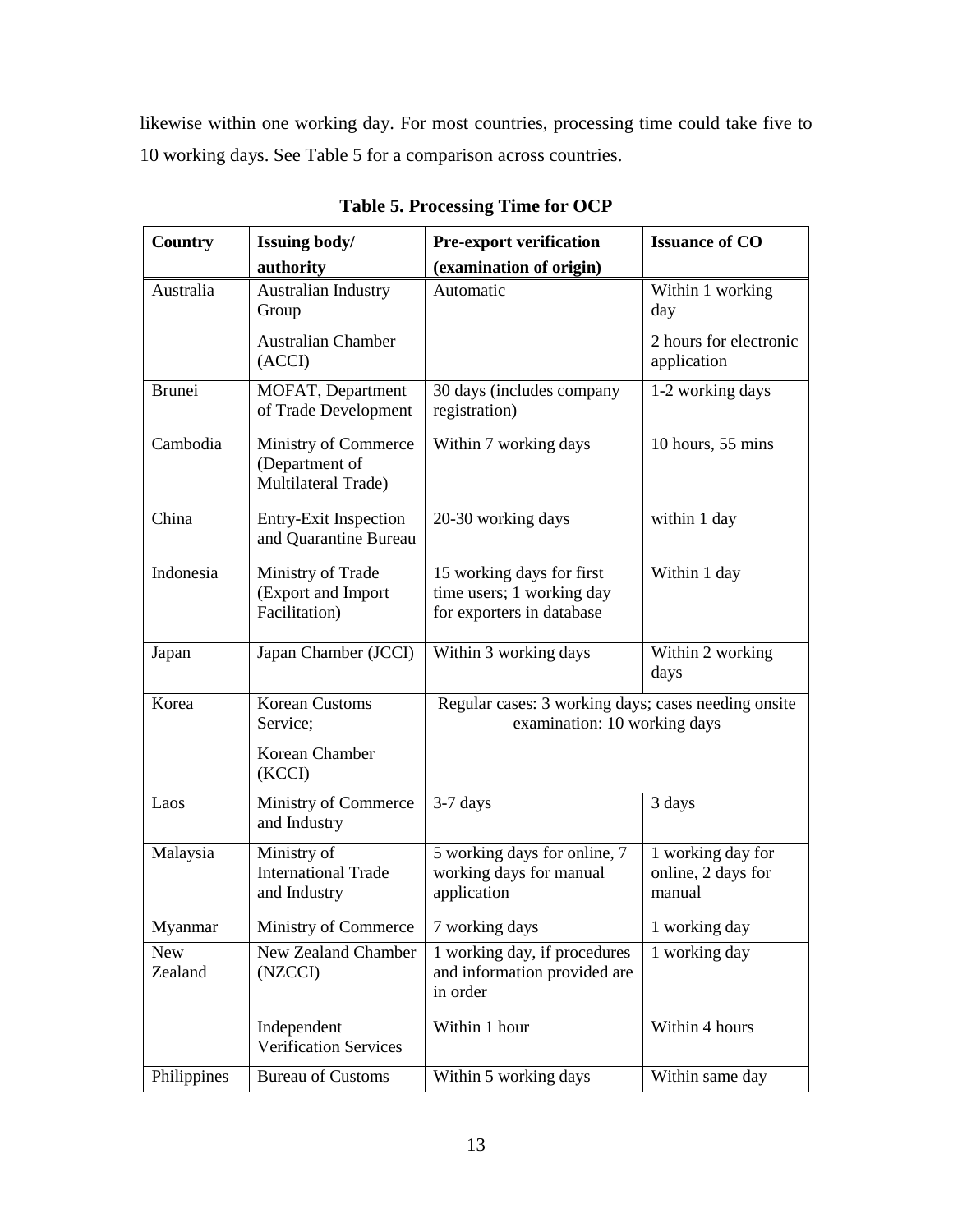| Singapore | Singapore Customs                                          | Step 1: Factory registration -<br>1 week                                        | 2-3 working hours                        |
|-----------|------------------------------------------------------------|---------------------------------------------------------------------------------|------------------------------------------|
|           |                                                            | Step 2: Manufacturing cost<br>statement - at least 7 days<br>before exportation |                                          |
| Thailand  | Ministry of<br>Commerce,<br>Department of Foreign<br>Trade | 3 working days                                                                  | Within 1 day; 4 hours<br>for EDI systems |
| Vietnam   | Government issuing<br>authority                            | Within 5 working days                                                           |                                          |

Source: ERIA Project (2011): *Towards Accessible FTA: The Role of ROO Documentation in FTA Utilization;* Interviews

Note: EDI - Electronic Data Interchange

#### **4. Implications for the Value Chain**

Part of the rationale for regional FTAs is the increasing importance of global and regional production networks. FTAs are supposed to help countries engage more fully in these growing global/regional production systems, by easing access both to markets and technologies, and creating more opportunities for local producers. In particular, a key feature of the ASEAN+1 FTAs is cumulation, which should encourage the value chain in East Asia. However, each FTA comes with ROOs intended to limit preference to member parties. Hence, while the FTA would remove trade barriers among member parties, the governing ROOs would present barriers of their own. The challenge is therefore how to strike a balance between trade facilitation and preventing trade preference circumvention.

One could argue, however, that trade facilitation should take priority over the concern about circumvention, as the latter actually brings the preferential arrangement closer to the Most Favoured Nation (MFN) principle, and trade facilitation would always provide benefits (if only to reduce transactions costs). Nonetheless, in keeping with the 'preferential' agreement, the possibility of circumvention would still need to be considered. The bottom line is that ROOs should be as simple and liberal as possible, and reforms should be sought to minimize the transaction costs of ROO compliance.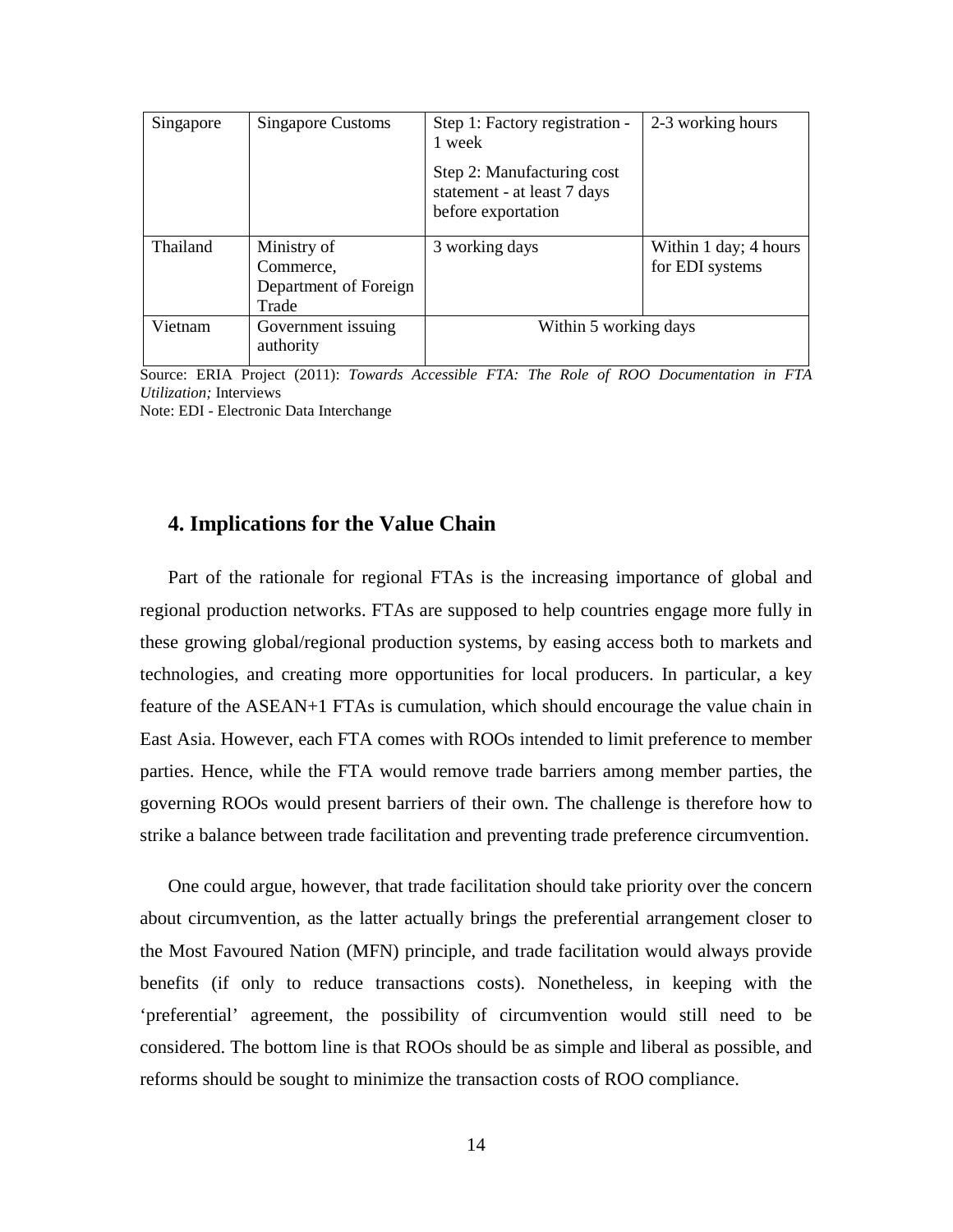Hence, in analysing the implications of the system of ROOs on the value chain, one needs to understand the attendant cost of ROO compliance. In this regard, it will help to categorize costs into two basic groups, depending on where these costs are coming from.

The first is related to the degree of restrictiveness of the rule itself. As discussed above, there are three basic rules used to signify 'substantial transformation' and confer origin: RVC, CTC and SPR. Without specific information on the ROO and the production processes involved, one cannot state categorically that one rule is more restrictive than another. What is clearer is that for RVC, the lower the required minimum RVC, the less restrictive the ROO. In the case of CTC, in general, the higher the digit level of classification where change is required (or the lower level of classification), the less restrictive the ROO. The degree of restrictiveness of the SPR is entirely on a case-bycase basis, but in general, the more SPRs there are for the product, the more restrictive the ROO. In addition, if the exporter has a choice, that is, the co-equal rule, the ROO is more liberal. On the other hand, if the exporter is required to comply with two or more ROO criteria (dual or multiple rule), then the ROO is more restrictive.

The degree of restrictiveness of the ROO could affect compliance costs and the value chain in the most fundamental way. This is when the exporter would have to change the (presumably most efficient) manufacturing process in order to meet the ROO criterion. Hence, care should be taken that the ROO is not made too restrictive as to induce exporters to resort to a change that will lead to inefficiency in production. Indeed, if there are known cases like these, then this would suggest candidates for appropriate reforms. The other impact of an overly restrictive ROO could, of course, be non-utilization of the FTA preference. In other words, the ROO becomes 'prohibitive'. In this case, the FTA does not contribute to the links in the value chain. This would again point to areas for possible ROO reforms.

What this implies is a need to take a closer look at the ROOs themselves. Is the cutoff rate of 40 per cent regional value content enough to encourage value-chain activities in the region? Could this cut-off rate be lowered? Similarly, could a finer classification be used in the level of change required to confer origin? Perhaps the most cumbersome are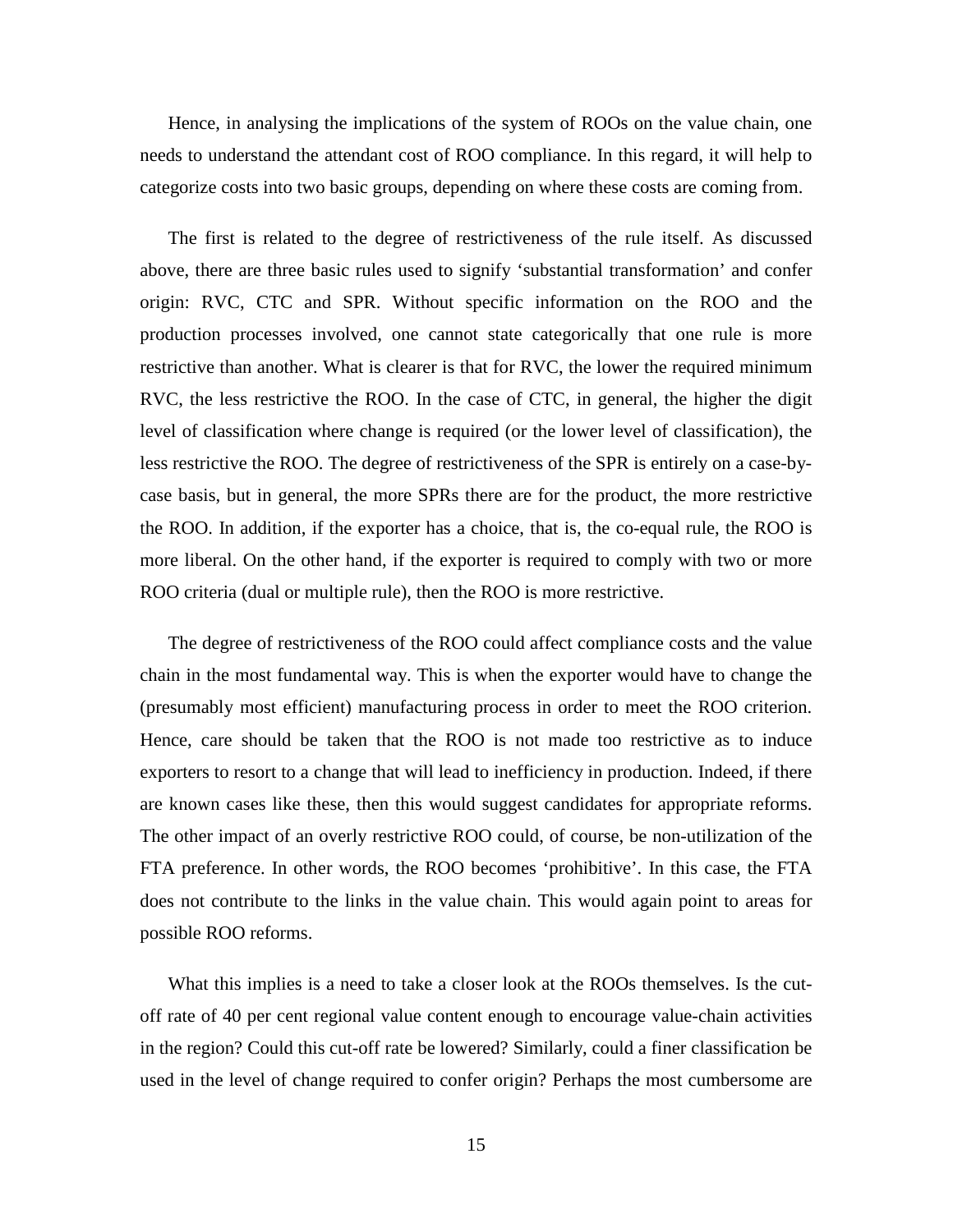the additional requirements and restrictions accompanying many general rules, e.g. as to where certain inputs are sourced; limiting where change in classification comes from; etc. Aside from increasing the restrictiveness of the ROOs, these additional limiting requirements are usually very specific, increasing the variation in ROOs across products within and across FTAs.<sup>[9](#page-16-0)</sup> This has a substantial and direct impact on the value chain. Which among these additional restrictions could be removed or relaxed?

The second group of costs would pertain to the costs of complying with the procedures of origin certification. This would include two main components: (1) the cost of the paperwork and administrative work needed to complete the required documents for certification, including in-house man hours and other fees related to securing these documents; and (2) cost of lead time. Big companies dealing with multiple inputs and outputs, and multiple FTAs, would incur extra costs to manage the different ROOs. This could be in terms of maintaining in-house information and accounting systems and corresponding staff. Delays in securing COs would mean additional costs, e.g. in terms of warehousing costs and production disruptions.

It appears that substantial efforts are being made to simplify and rationalize procedures to reduce ROO compliance costs and speed up the certification process. An example is the treatment of intermediary trade, which is of particular importance to the value chain. As indicated earlier, ACFTA has revised its OCP to include the relevant provisions on intermediary trade following the other ASEAN+1 FTAs. More countries are adopting an electronic system, with online application. Self-certification, or its hybrid form, using some method of accreditation and endorsement by industry chambers, is increasingly being adopted. Hopefully, these reform efforts will continue.

<span id="page-16-0"></span><sup>&</sup>lt;sup>9</sup> Indeed, this variation is pointed out earlier in the discussion about the system of ROOs in the ASEAN+1 FTAs.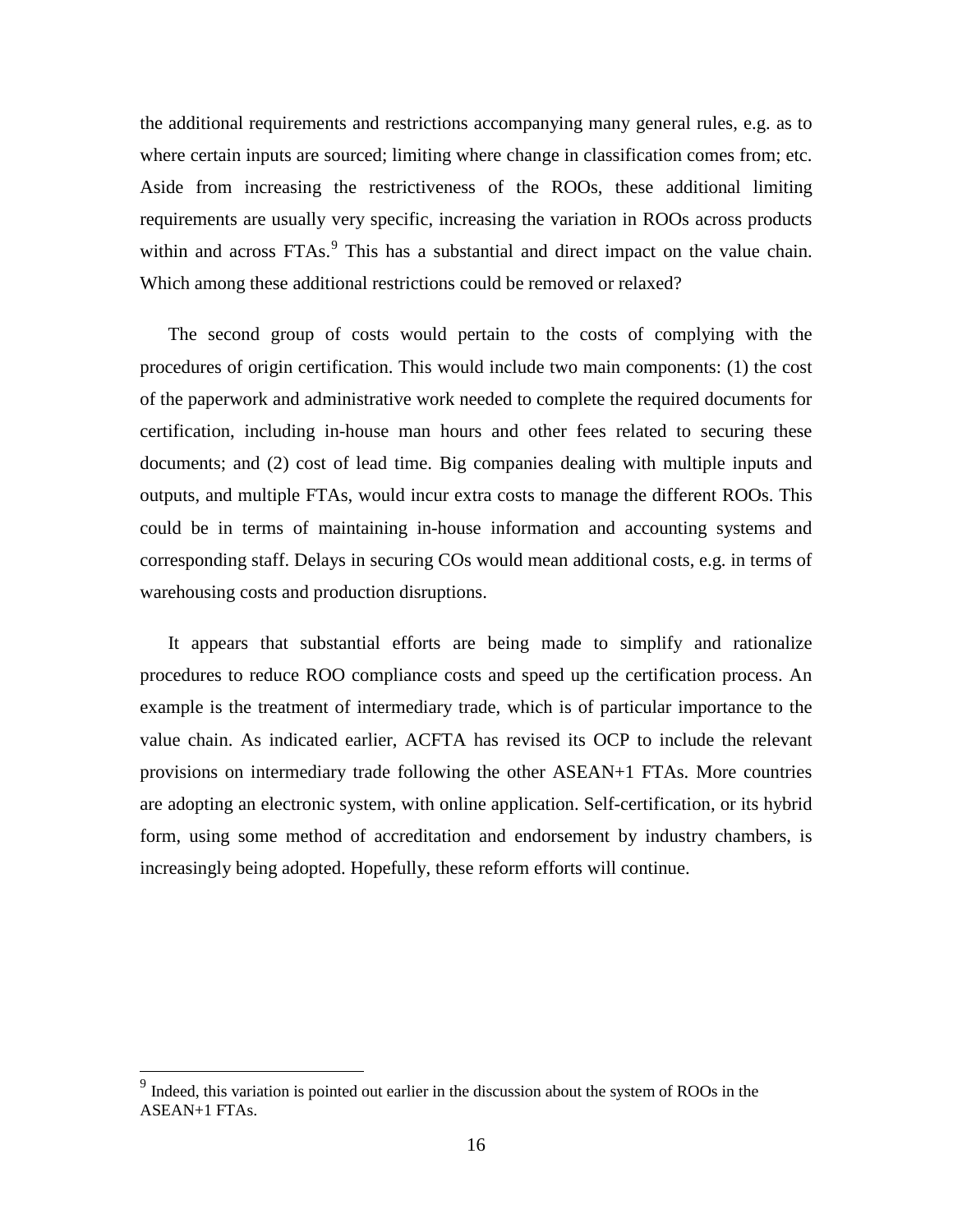#### **5. Focus on the Automotive and the Electronics Sectors**

To provide further insights, we take a closer look at the automotive and electronics sectors. These sectors are considered prime examples of industries with highly evolved global/regional production networks. Firm interviews were conducted covering one electronic firm and three automotive firms in the Philippines (see Appendix for more details).

First, it will be interesting to examine what types of ROOs have been negotiated in the FTAs for these sectors. These are presented in Tables 6 and 7.

| <b>ROO</b> type                                  | <b>ATIGA</b> | <b>AKFTA</b> | <b>ACFTA</b> | <b>AJCEP</b> | <b>AANZFTA</b> |
|--------------------------------------------------|--------------|--------------|--------------|--------------|----------------|
|                                                  |              |              |              |              |                |
|                                                  |              |              |              |              |                |
| <b>WO</b>                                        | 1            |              |              |              |                |
| $\text{RVC}(40)$                                 | 13           |              | 287          |              | 15             |
|                                                  |              |              |              |              |                |
| $\text{RVC}(40)$ or $\text{CTH}$                 | 151          | 265          |              | 286          | 122            |
| $\text{RVC}(40)$ or $\text{CTH}$ or $\text{SPR}$ |              |              |              |              | 8              |
| $RCV(40)$ or $CTSH$                              | 35           | 22           |              |              | 40             |
| $\text{RVC}(40)$ or CTH or                       |              |              |              |              |                |
| $\text{RVC}(\leq 40)^* + \text{CTSH}$            | 87           |              |              |              | 101            |
| Total with alternate rules                       | 273          | 287          | $\Omega$     | 286          | 271            |
|                                                  |              |              |              |              |                |
| Total tariff lines (HS 2002)                     | 287          | 287          | 287          | 287          | 287            |

**Table 6. ROOs in Electronics**

Source: Data from Medalla (2011); authors' calculations.

Notes: This table covers tariff lines under Chapter 85 of HS Code 2002; WO - wholly obtained;

CC - change in chapter (2 digit); CTH - change in tariff heading (4-digit); CTSH - change in tariff subheading (6 digit); RVC - regional value content; SPR - specific process requirement

\* RVC cut-off level is usually 35%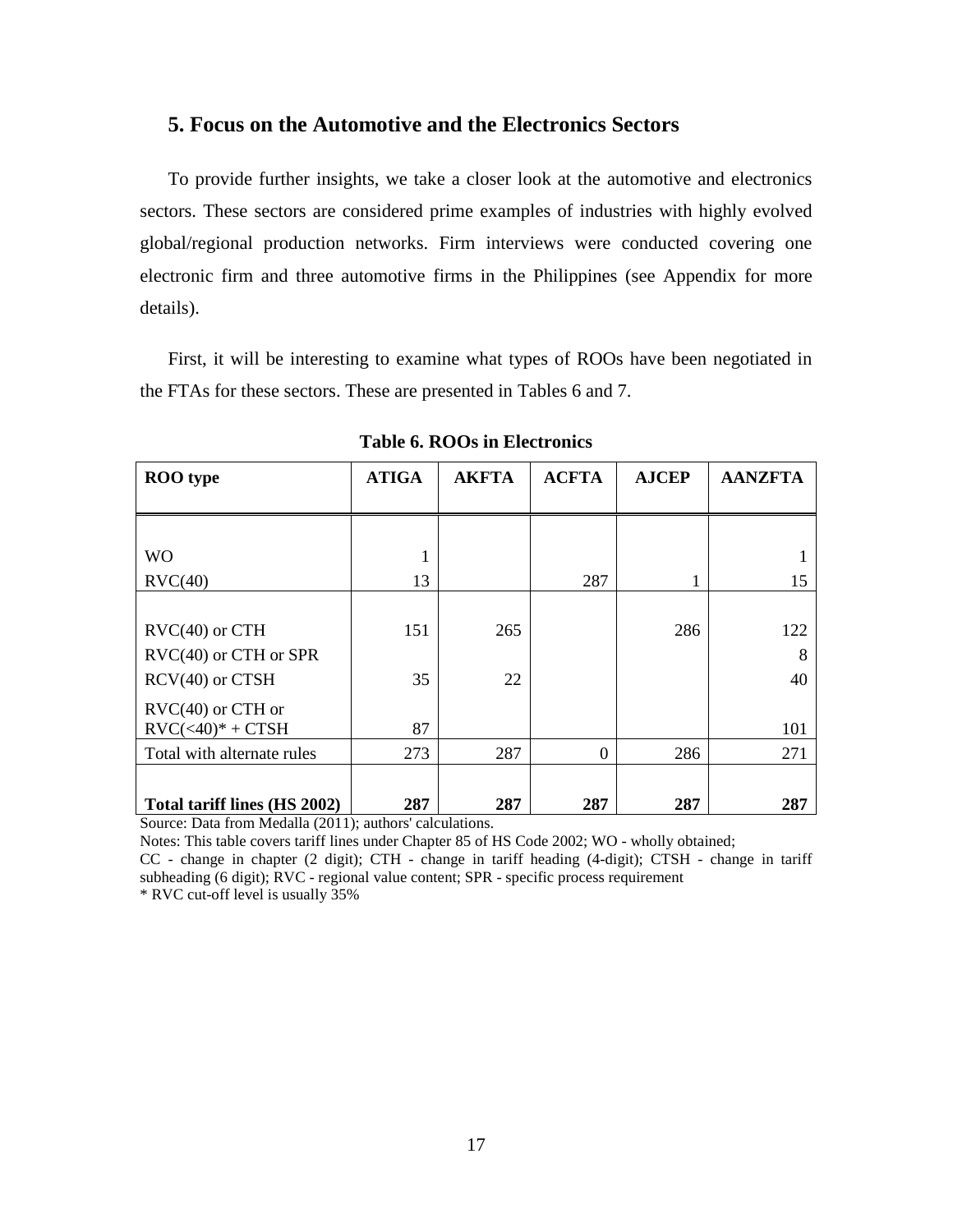| <b>ROO</b> type                  | <b>ATIGA</b> | <b>AKFTA</b> | <b>ACFTA</b> | <b>AJCEP</b> | <b>AANZFTA</b> |
|----------------------------------|--------------|--------------|--------------|--------------|----------------|
|                                  |              |              |              |              |                |
| $\text{RVC}(40)$                 | 66           |              | 76           | 47           | 50             |
| $\text{RVC}(>40)**$              |              | 25           |              |              |                |
| $CTSH + RVC(40)$                 |              |              |              |              | 3              |
| $\text{RVC}(40)$ or CC           |              |              |              |              |                |
| $\text{RVC}(40)$ or $\text{CTH}$ | 10           | 51           |              | 29           | 22             |
|                                  |              |              |              |              |                |
| Total number of tariff           |              |              |              |              |                |
| lines $(HS 2002)$                | 76           | 76           | 76           | 76           | 76             |

**Table 7. ROOs in Automotive Products**

Source: Data from Medalla (2011); authors' calculations.

Notes: This table covers tariff lines under Chapter 87 of HS Code 2002; WO - wholly obtained;

CC - change in chapter (2 digit); CTH - change in tariff heading (4-digit); CTSH - change in tariff subheading (6 digit); RVC - regional value content; SPR - specific process requirement

\* RVC is usually 35%

\*\* RVC ranges from 45-70%

In the case of the electronics sector (HS Chapter 85),  $^{10}$  $^{10}$  $^{10}$  for the majority of the products, the GR is used. In the case of ACFTA, there is no deviation from the GR, which is the single rule of RVC(40). For ATIGA, AKFTA, AJCEP and AANZFTA, the GR is the co-equal rule of RVC(40) or CTH, which is at the outset more liberal, with exporters being given a choice. In the case of AJCEP, there is also almost no deviation from the GR. However, where there are deviations from the GR, the PSRs are designed to be less restrictive, especially in the case of ATIGA and AANZFTA. In ATIGA, 35 out of 287 HS (2002) lines use a more liberal choice of CTC at the 6-digit level (CTSH) compared to CTH in the GR, and an additional 87 lines use a third option of RVC(35) plus CTSH. In AANZFTA, even further easing of PSRs are used, 40 lines with CTSH as the second option, and 101 lines with the same third option.

<span id="page-18-0"></span> $10$  HS Chapter 85 description: Electrical machinery and equipment and parts thereof; sound recorders and reproducers, television image and sound recorders and reproducers, and parts and accessories of such articles.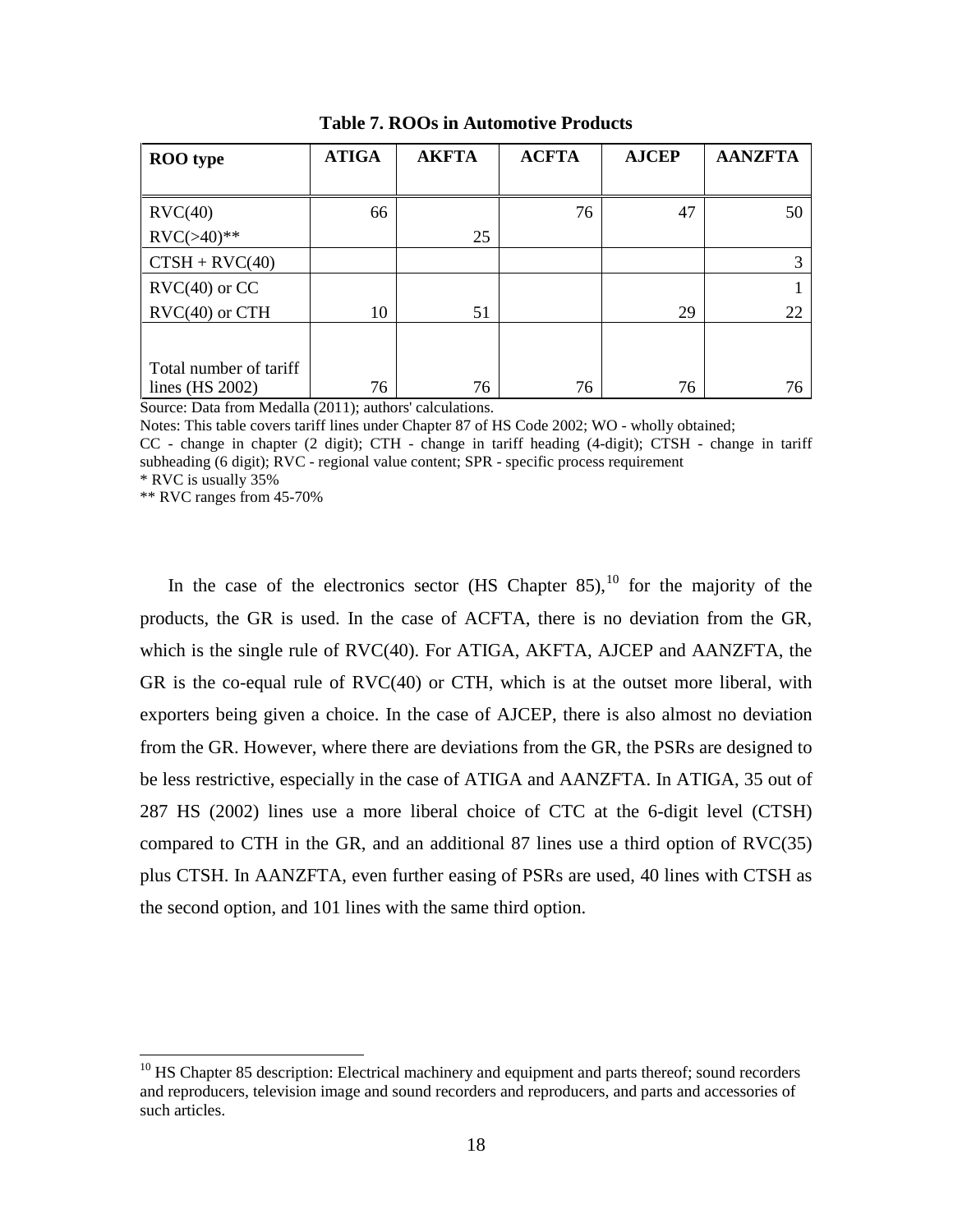The opposite is true in the case of the automotive sector (HS Chapter 87),  $^{11}$  $^{11}$  $^{11}$  except for ACFTA, which, as in the case of electronics, does not deviate from the GR of RVC (40). This time, the PSRs for the other FTAs become more like that of ACFTA: a single  $RVC(40)$  for many of the products – 66 out of 76 HS lines in the automotive sectors for ATIGA, 47 for AJCEP, and 50 for AANZFTA. In the case of AKFTA, the PSRs are made even more restrictive with the cut-off rate for RVC ranging from 45 to 70 per cent for 25 of the 76 HS lines, although many more lines retain the GR.

This appears to be 'consistent' with the MFN tariff structure of these sectors. Tables 8 and 9 provide the figures only for the Philippines, but in relative terms, the structure will be the same for the rest of ASEAN. Tariffs are generally very low for the electronics sector, while tariff peaks could be found in the automotive sector (especially for the assembled products).

|                        |                                                                                          |                 |                            | <b>MFN</b> applied tariff |                    |
|------------------------|------------------------------------------------------------------------------------------|-----------------|----------------------------|---------------------------|--------------------|
| <b>HS Code</b><br>2007 | <b>Description</b>                                                                       | Number<br>of TL | Average<br>of AV<br>duties | Minimum<br>AV duty        | Maximum<br>AV duty |
| Chapter<br>85          | Electrical machinery and<br>equipment and parts<br>thereof                               |                 |                            |                           |                    |
|                        | <b>MFN</b> tariff (average,<br>minimum, maximum)                                         |                 | 3.9                        | $\mathbf 0$               | 30                 |
|                        | No. of TL at HS 6 digits<br>(minimum/maximum AV<br>duty)<br>Total no. tariff lines at HS |                 |                            | 78                        |                    |
|                        | 6 digits                                                                                 | 266             |                            |                           |                    |
| 8532-34;               | Electronics components                                                                   |                 |                            |                           |                    |
| 8540-42                | <b>MFN</b> tariff (average,<br>minimum, maximum)                                         |                 | 1.2                        | 0                         | 15                 |

**Table 8. Philippines: MFN Applied Tariffs 2010 for Electronics**

<span id="page-19-0"></span> $11$  HS Chapter 87 description: Vehicles other than railway or tramway rolling stock, and parts and accessories thereof.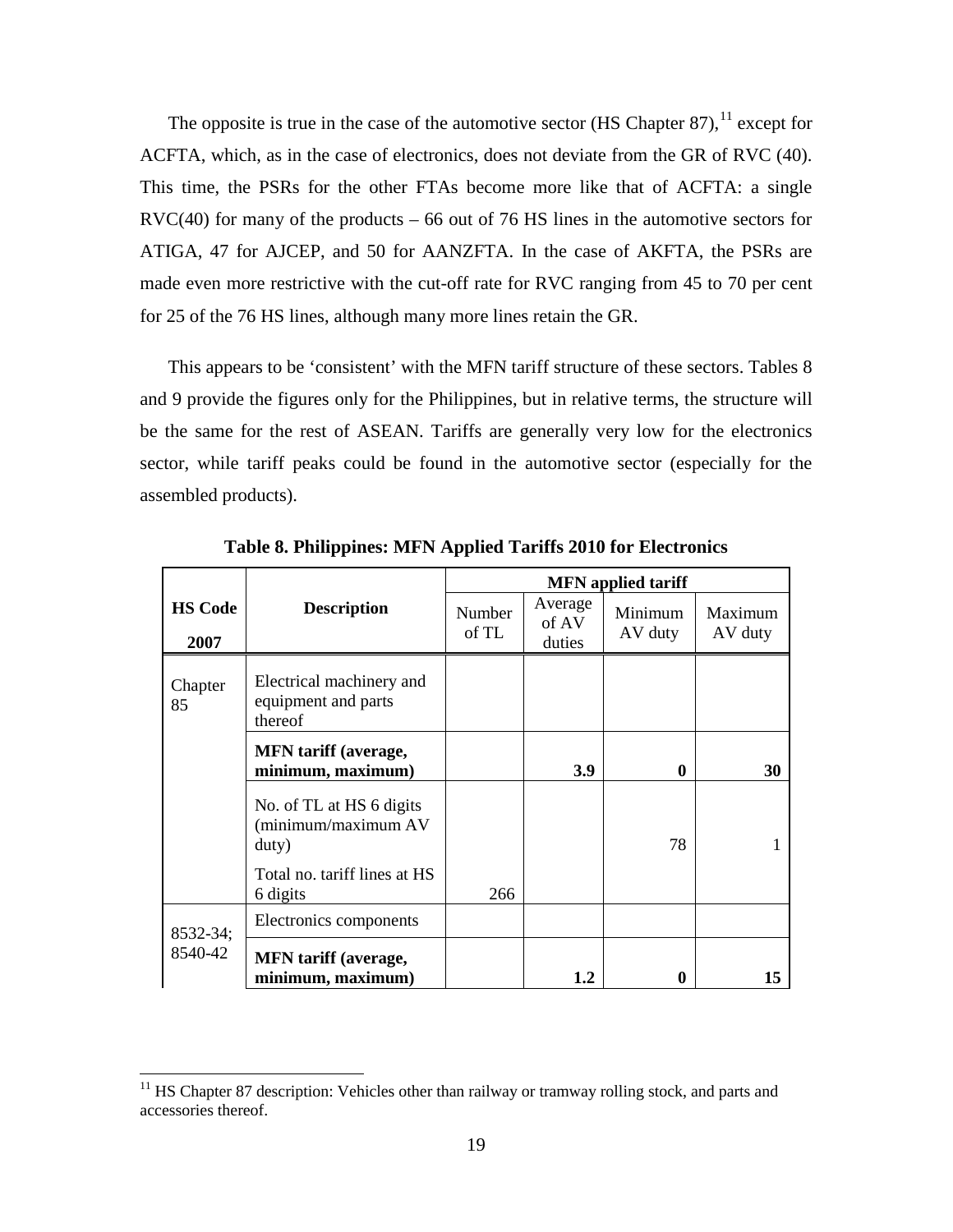|                     | No. of TL at HS 6 digits<br>(minimum/maximum AV<br>duty)<br>Total no. tariff lines at HS<br>6 digits | 44 |     | 31 |    |
|---------------------|------------------------------------------------------------------------------------------------------|----|-----|----|----|
| 8509-10;<br>8516;   | Consumer electronics and<br>related products                                                         |    |     |    |    |
| 8518-24;<br>8527-28 | <b>MFN</b> tariff (average,<br>minimum, maximum)                                                     |    | 6.2 | 0  | 15 |
|                     | No. of TL at HS 6 digits<br>(minimum/maximum AV<br>duty)                                             |    |     | 14 | 15 |
|                     | Total no. tariff lines at HS<br>6 digits                                                             | 62 |     |    |    |

 Source: WTO tariff download facility; authors' calculations. Notes: AV: ad valorem; TL: tariff lines.

In the case of electronics (HS Chapter 85), the simple average tariff is around 3.9 per cent, with minimum at zero duty (78 out of a total 266 HS lines in the sector), and maximum at 30 per cent (one line). The average tariff is higher for assembled products at 6.2 per cent, compared to 1.2 per cent for parts and components.

In the case of the automotive sector (HS Chapter 87), the simple average tariff is around 12.8 per cent, with minimum at zero duty (four out of a total 75 HS lines in the sector), and maximum at 30 per cent (24 lines). As in the case of electronics, the average tariff is higher for assembled products at 23.6 per cent, compared to 6.2 per cent for parts and components.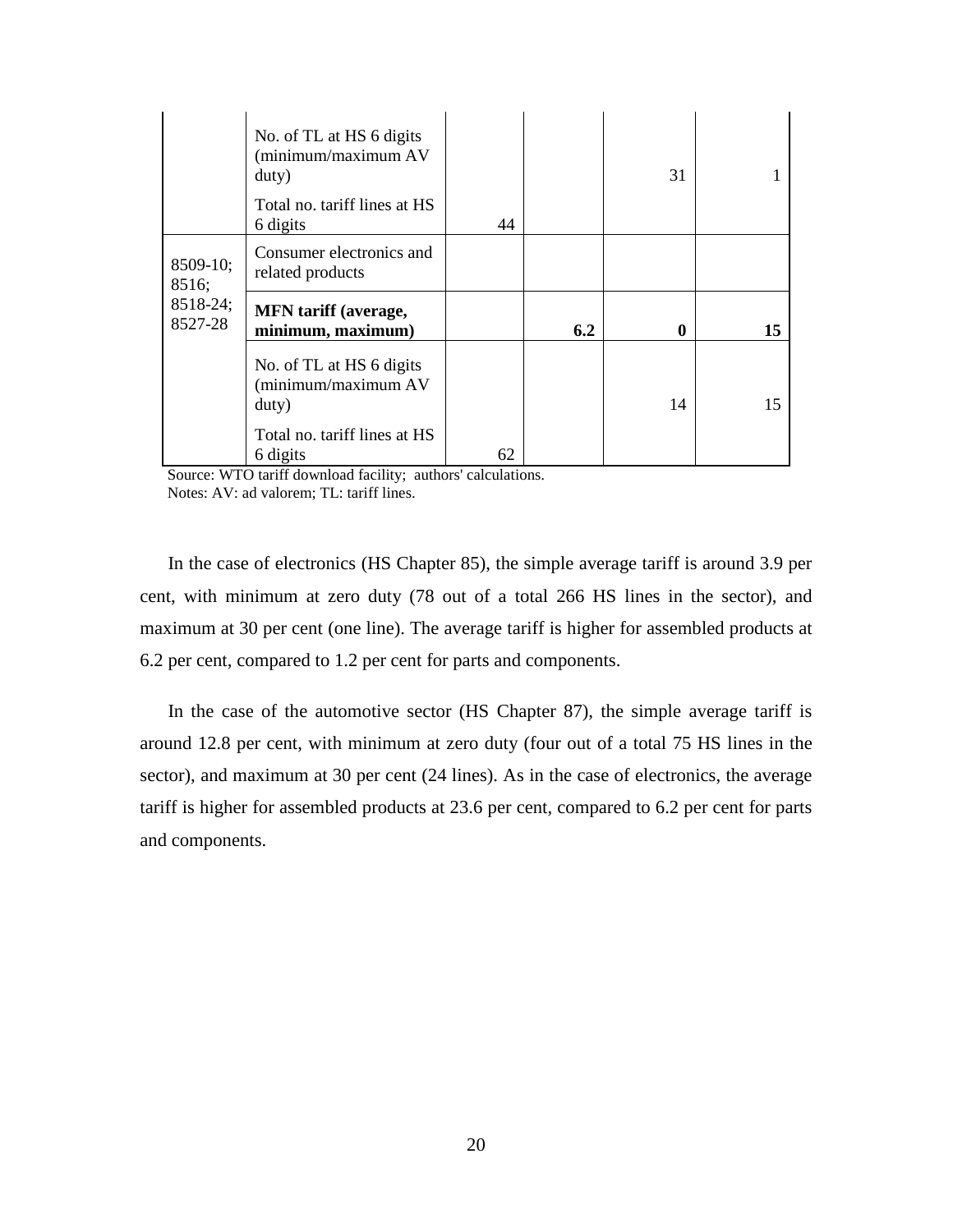|                                                                                                 |                                                                                                                | <b>MFN</b> applied tariff |                            |                    |                    |  |
|-------------------------------------------------------------------------------------------------|----------------------------------------------------------------------------------------------------------------|---------------------------|----------------------------|--------------------|--------------------|--|
| <b>HS 2007</b>                                                                                  | <b>Description</b>                                                                                             | Number of<br>TL           | Average<br>of AV<br>duties | Minimum<br>AV duty | Maximum<br>AV duty |  |
| Chapter 87                                                                                      | Vehicles other than<br>railway or tramway<br>rolling-stock, and parts<br>and accessories thereof               |                           |                            |                    |                    |  |
|                                                                                                 | <b>MFN</b> tariff (average,<br>minimum, maximum)                                                               |                           | 12.8                       | $\boldsymbol{0}$   | 30                 |  |
|                                                                                                 | No. of TL at HS 6 digits<br>(minimum/maximum<br>AV duty)<br>Total no. tariff lines at<br>HS 6 digits           | 75                        |                            | 4                  | 24                 |  |
| Specific HS                                                                                     | Autoparts (i.e. selected<br>HS 6 digit lines)                                                                  |                           |                            |                    |                    |  |
| lines:<br>e.g. 392630;<br>400921-<br>401019;<br>700711-21;<br>700910;<br>732020;<br>732020 etc. | <b>MFN</b> tariff (average,<br>minimum, maximum)                                                               |                           | 6.2                        | 0                  | 30                 |  |
|                                                                                                 | No. of TL at HS 6 digits<br>(minimum/maximum<br>AV duty)<br>Total no. tariff lines at                          |                           |                            | 3                  | 6                  |  |
|                                                                                                 | HS 6 digits                                                                                                    | 84                        |                            |                    |                    |  |
| 8702-8704                                                                                       | Motor vehicles/motor<br>cars and other motor<br>vehicles designed for<br>the transport of persons<br>and goods |                           |                            |                    |                    |  |
|                                                                                                 | <b>MFN</b> tariff (average,<br>minimum, maximum)                                                               |                           | 23.6                       | $\boldsymbol{0}$   | 30                 |  |
|                                                                                                 | No. of TL at HS 6 digits<br>(minimum/maximum<br>AV duty)                                                       |                           |                            | 3                  | 14                 |  |
|                                                                                                 | Total no. tariff lines at<br>HS 6 digits                                                                       | 18                        |                            |                    |                    |  |

### **Table 9. Philippines: MFN Applied Tariffs 2010 for Automotive Imports**

 Source: WTO tariff download facility; authors' calculations. Notes: AV: ad valorem; TL: tariff lines.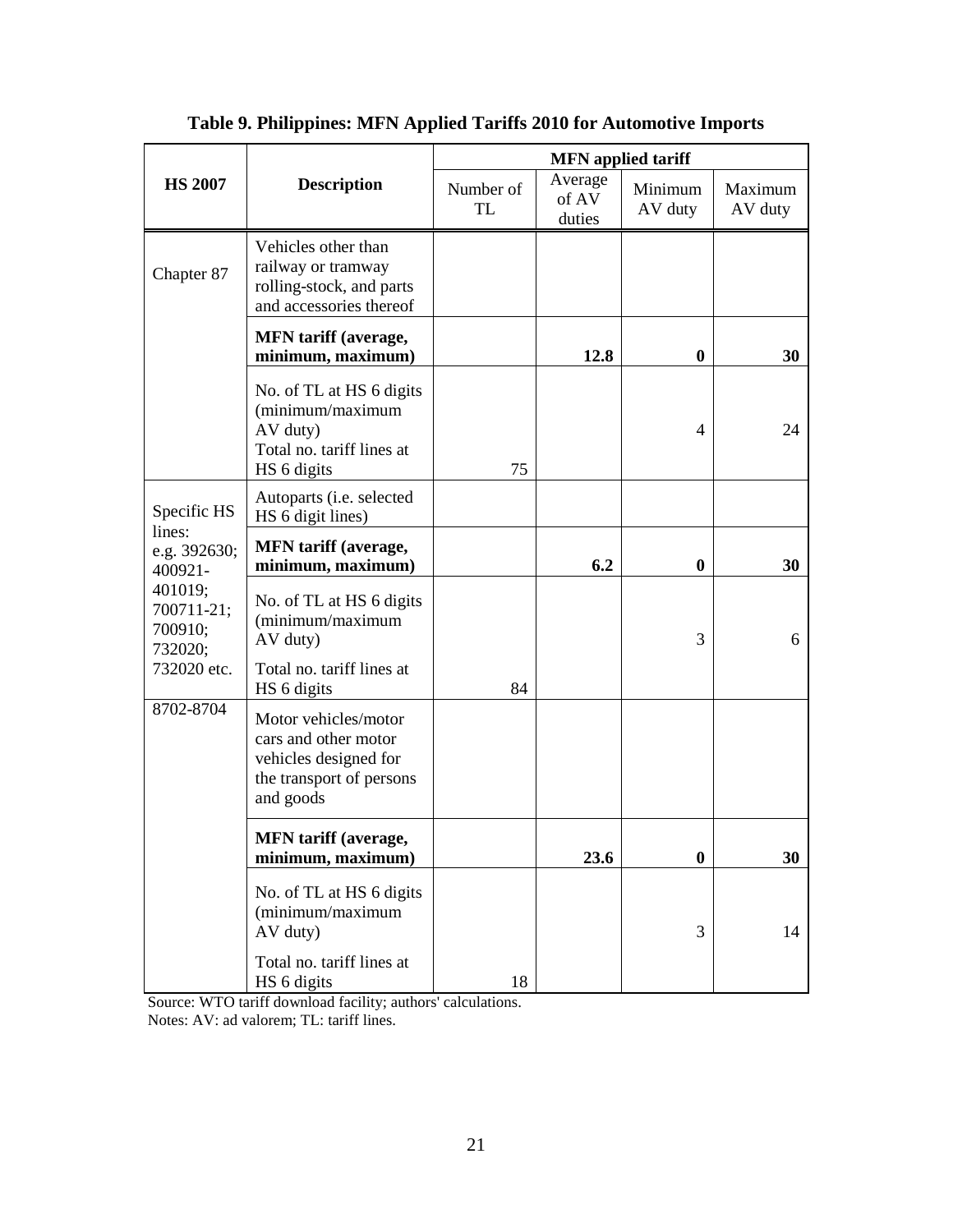#### *Findings from Firm Interviews*

Four firms (in the Philippines) were interviewed, composed of one multinational company (MNC) engaged in assembly of motor vehicles; one foreign-owned firm manufacturing wheels; one MNC engaged in production of electronic and mechanic components for automotive applications; and one Filipino-owned electronics firm producing hard disk drive (HDD) components.<sup>[12](#page-22-0)</sup> These firms import from and export to ASEAN and for some to the 'plus one' countries.

From the interviews, some important points can be gathered. One observation is that the two MNCs' utilization of FTAs, and specifically compliance with the ROOs, has been smooth. As expected and as has been found in previous studies, large firms that have been importing or exporting for a long time, frequently or in large volumes and eventually have organized a system and set up a group that takes care of documentations, have a high FTA usage rate. Moreover, they are well informed, by their own efforts, with regards to developments and updates on FTAs. Furthermore, especially because they are able to satisfy requirements in the ROOs, they generally face no difficulty as far as requirements are concerned. There may be different ROO forms but they ask for almost the same information. It was expressed, however, that a lower regional value content and a harmonized ROO are much preferred. A pressing concern for the large companies interviewed is with regards to the logistics side, which affects delivery of goods. There are ports that experience congestion, indicating that the velocity of improvement on process and system in the ports is not on a par with the requirement of the industry.

On the other hand, for the small automotive firm interviewed (Firm B in the Appendix), what is evident is the discouraging effect bureaucratic red tape has on their decision to use FTAs, e.g. troublesome regulatory procedures and the additional cost associated with it. Likewise, lack of information, as in the case of the electronics firm (Firm A), is one reason for non-utilization of FTAs. However, with knowledge about FTAs, both are going to use them and benefit from preferential tariffs. While Firm B will use it primarily as implemented or required by the mother company, Firm A will look

<span id="page-22-0"></span><sup>&</sup>lt;sup>12</sup> The Appendix presents a summary of interview results.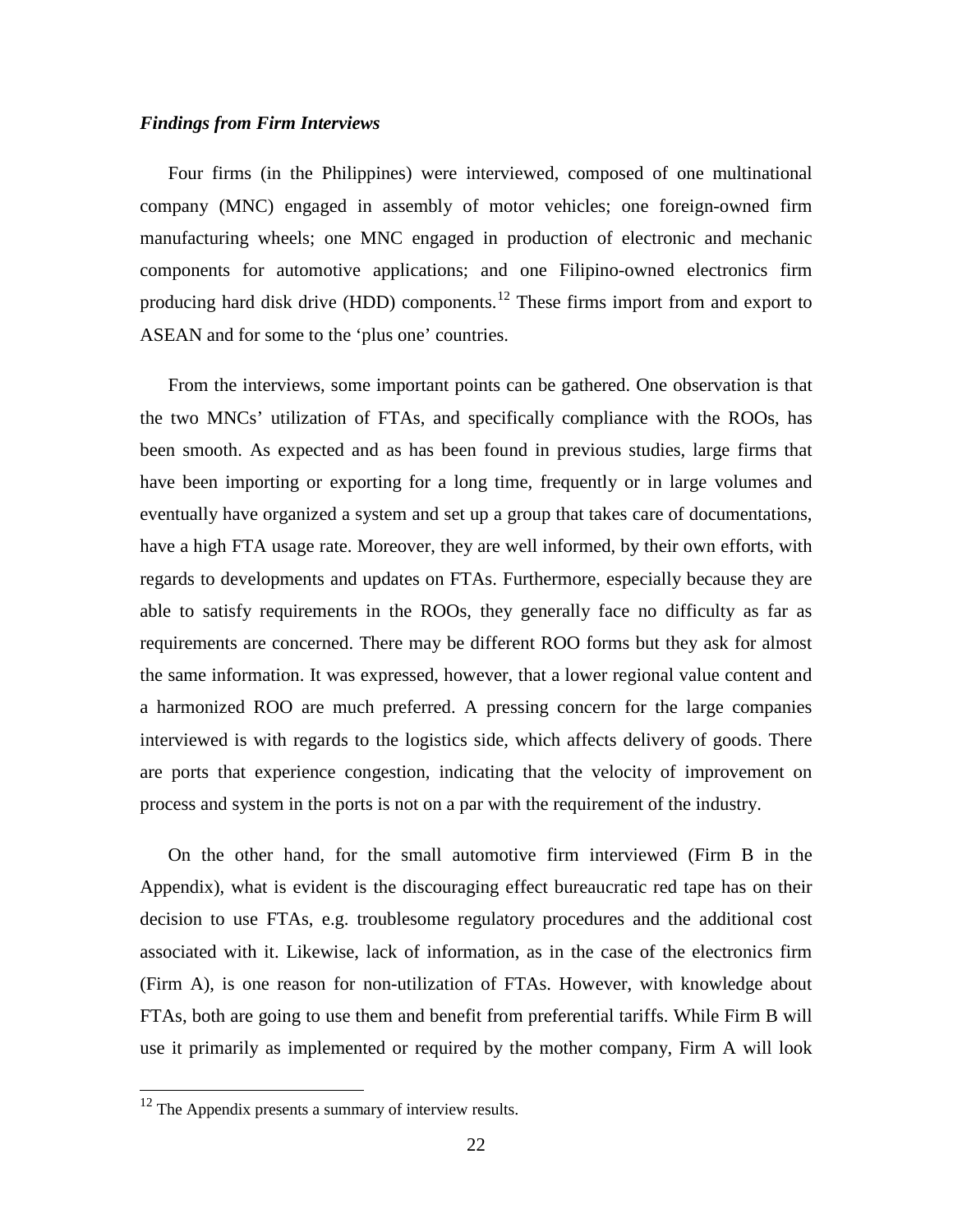into the FTAs for potential use for their upcoming product. Firm A, a 100 per cent Filipino electronics firm, is very enthusiastic about FTAs. The firm is keen on expanding opportunities and so would like to assess how FTAs could benefit them.

Previous studies, such as Wignaraja et al. (2010), found that FTA utilization is high in the automotive sector and relatively low in the electronics sector. Findings indicate reasons such as high margins of preference especially for the automotive sector, and already low tariffs and use of incentive schemes in economic zones and/or in the World Trade Organization's Information Technology Agreement (ITA) especially for electronics firms. Such is evident in the three automotive firms interviewed, which maximize benefits from the FTAs that the Philippines/ASEAN has with East Asia. As for the electronics firm, it has managed with the incentive they get as a 100 per cent exporter (this is without knowledge of FTAs and the ITA).

It appears that the privilege of fiscal incentives and/or the ITA are reasons for nonutilization of FTAs, but as one interviewee stated, FTAs and incentive schemes go hand in hand. For one, incentive schemes such as duty-free importation of raw materials only apply to products manufactured for exportation, so firms producing for the domestic market and importing inputs from ASEAN or another trading partner will benefit highly from preferential tariffs.

From the interviews, as far as the value chain is concerned and especially with FTAs that entered into force, it is apparent that clear and good understanding of ROOs and compliance thereof for both firms and customs personnel, together with better logistical systems are needed to ensure that the value chain is in order and benefits from free trade are gained. Furthermore, to complement this is an enabling domestic environment for investment such as improvement in infrastructure (especially road networks and ports) and facilitation of industry linkages.

As far as ROO reforms are concerned, there seems to be room for further liberalizing in the two sectors – electronics and automotive. Firstly, in the case of the electronics sector, tariffs are already low. Secondly, these are ASEAN priority sectors, whose production is highly characterized by GPNs. The interviews show that FTAs could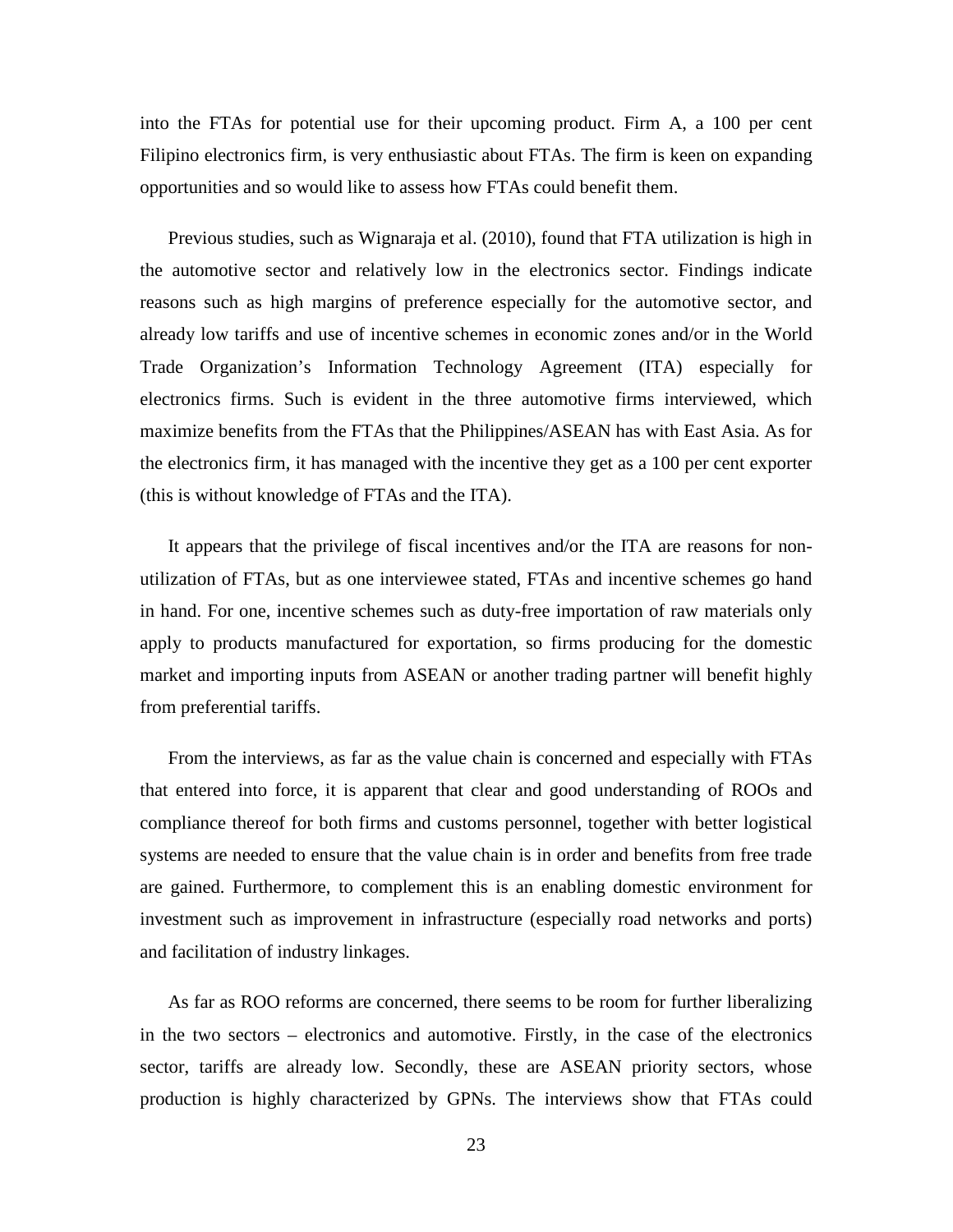matter. They could be supportive of the value chain and overall regional growth of the industry. Reforms in ROOs in simplifying procedures have been helpful. More effort could be made, including better education and information campaign.

#### **6. Conclusion and Recommendations**

The discussion above examines the features and characteristics of the ASEAN and ASEAN+1 FTAs, the OCPs and how they impact on ROO compliance costs, and as such, on the value chain.

To summarize, there is substantial commonality in ROOs across the FTAs covered (ATIGA, ACFTA, AKFTA and AANZFTA) although considerable variation still exists (especially with respect to specific restrictions). In addition, reforms being sought are generally aimed at relaxing restrictions and reducing compliance costs. The AIFTA is the newest agreement but appears to have a more restrictive basic ROO. The parties are still to come up with PSRs, which would hopefully benefit from experiences of the earlier agreements.

The type of applicable ROOs (especially in terms of restrictiveness), the number of FTAs the exporter deals with, and the OCP would have impacts on ROO compliance costs, and thus the global value chain. As long as these costs add up to less than the margin of preference provided by the FTA, exporters benefit and the FTA would have a positive impact on the value chain. However, the objective is not for the ROO costs to be lower than the margin of preference. Instead, costs of ROO compliance must be minimized and ROOs made liberal enough, so as to have a greater impact on regional growth and integration.

The ideal scenario that would provide an enabling environment for the value chain in East Asia is harmonization of the ROOs of the ASEAN+1 FTAs. Needless to say, the direction of harmonization should be towards the most liberal ROO and best practice in OCP. This could be the ultimate goal.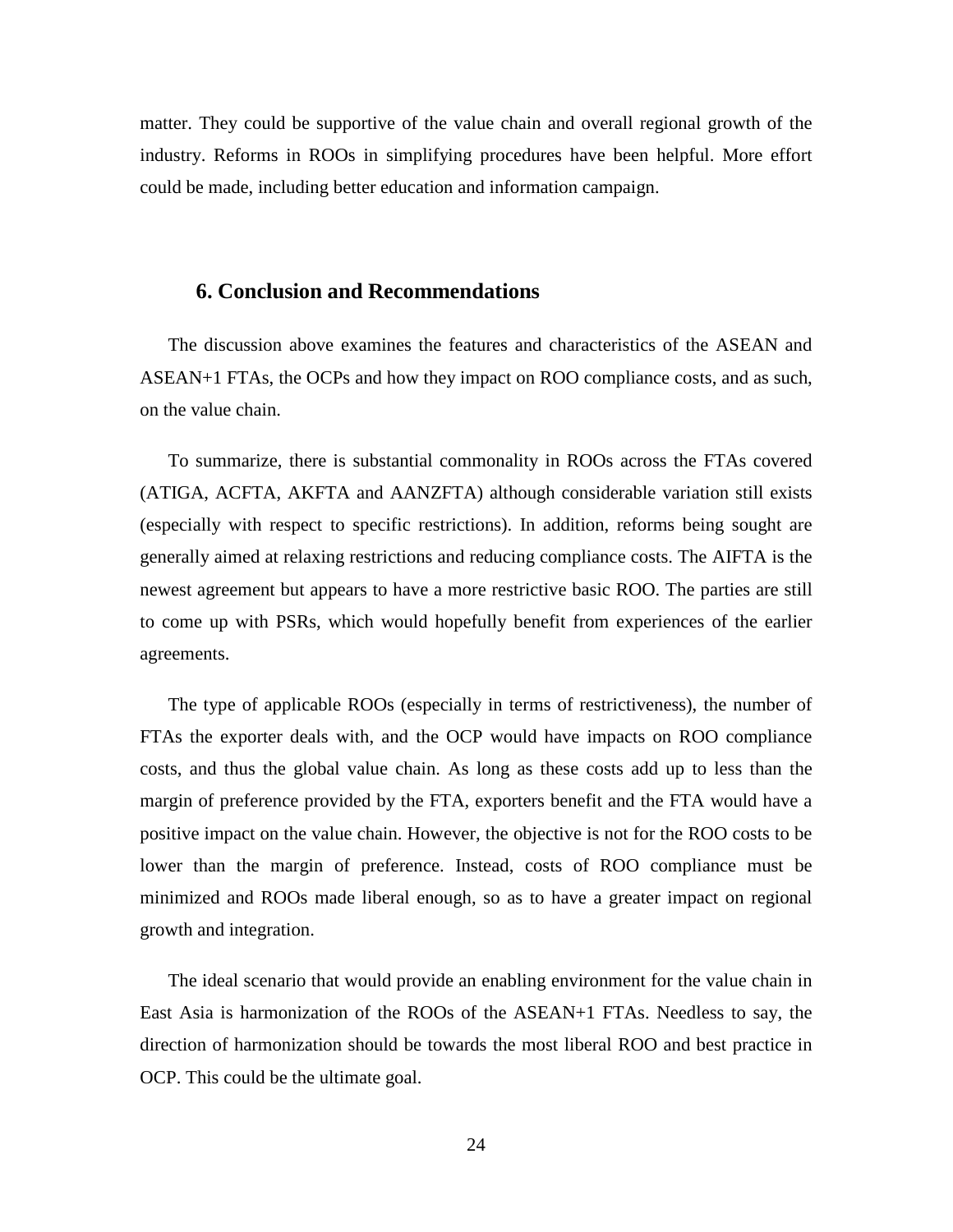Short of this goal, general guidelines for reforms that could be taken have been suggested in the discussion.

- 1. On the ROOs themselves:
	- a. Can the cut-off rate for RVC be lowered?
	- b. Can a finer classification be used in the level of change required to confer origin?
	- c. Perhaps most cumbersome are the additional requirements and restrictions accompanying many PSRs, e.g. as to where the certain inputs are sourced, limiting where change in classification comes from, etc. Can some of these additional restrictions be removed or relaxed?
	- d. Is there a *de minimis* rule along with CTC?
- 2. On further measures to streamline the OCP:
	- a. What are the best practices in OCP?
		- i. Can an electronic system be put in place?
		- ii. Is self-certification a viable option? What form and safeguards?
	- b. Are there outstanding complaints from exporters/importers?
	- c. Are there sufficient education and information campaigns?

In terms of more specific recommendations, with regards to the first, there are some indicators that could help identify candidates for more liberal ROOs. Among others, these include:

- 1. the region's share in total world export for the product, and
- 2. the applied MFN tariff rate.

If the region's share in total world exports for the product is high (the region is the principal supplier), trade circumvention is not a big problem and there is a strong case for a more liberal ROO. Even more compelling, if the MFN tariff is low enough, then protection (and circumvention) is not an issue and the ROO should be made liberal. Indeed, where the MFN rate is lower than say 5 per cent, a waiver of ROO COs should be seriously considered.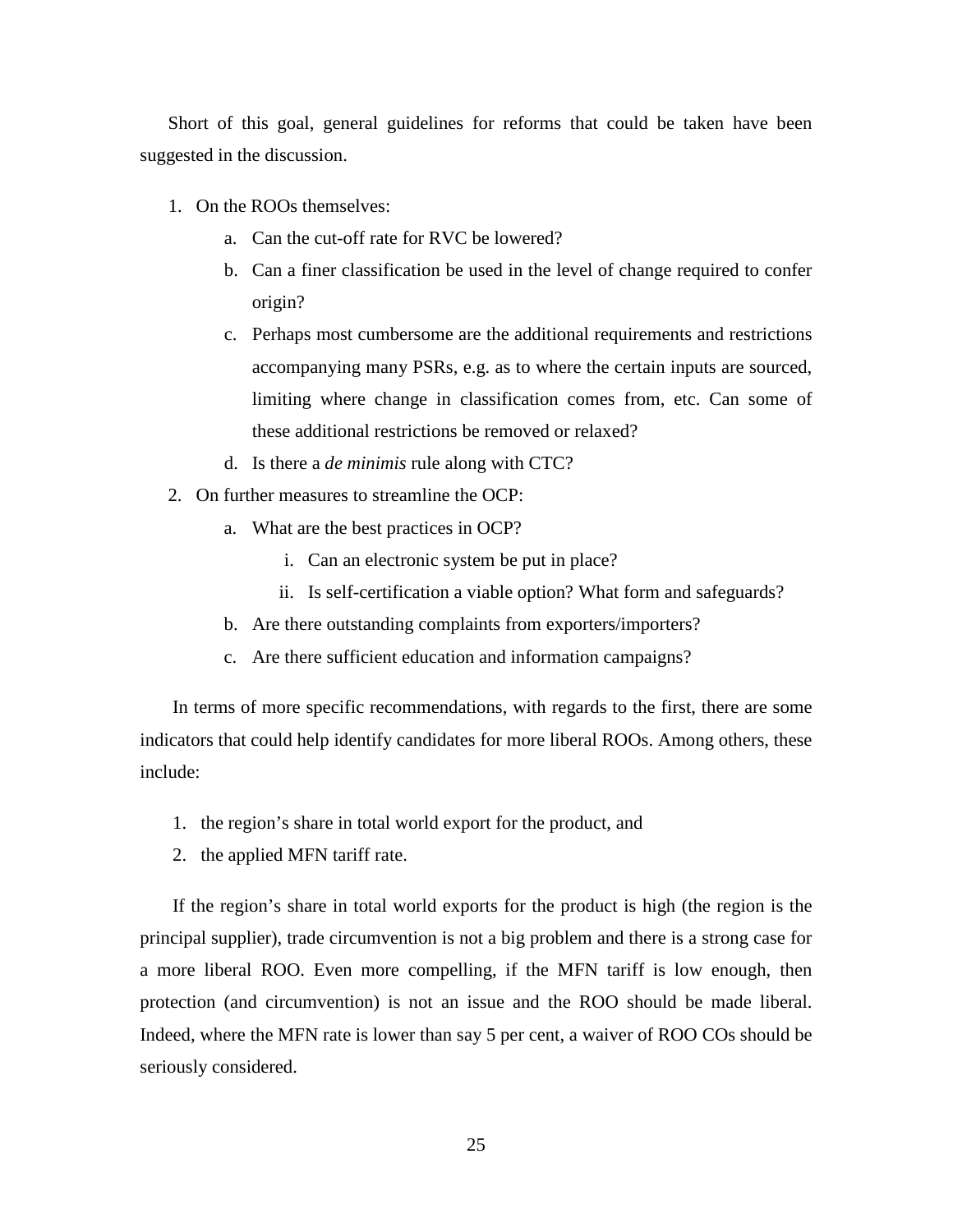With regard to OCP, further streamlining could focus on facilitating cumulation. One possibility is the use of mutual recognition of COs among these East Asian FTAs (the forms could be interchangeable). It is true that the ROOs are not completely harmonized, but, excluding AIFTA, substantial commonality exists. Indeed they have the same basic GR. In addition, if adopted, this would be a concrete step to ROO harmonization. The mutual recognition arrangement (MRA) could be done in stages, by product, and/or by FTA.

Finally, some outstanding issues from exporters/importers that need to be addressed include:

- The interview with customs officials (the case of the Philippines) indicated that the first problem (and the first hurdle) of the exporter is getting the right HS code for their product. Education and information campaign should address this problem. Support should be available at customs (or the authorised issuing body) to help in HS classification.
- If there were conflicts in interpretation between the exporter and the importing authority, it is important that it is possible to resort to advanced ruling.
- Generally, customs personnel have been observed to be lacking in capability and dependability, implying that they need attention and support. Besides the HS classification problem, other issues were the electronic filing system that would repeatedly fail and port systems that would fall short and cause congestion.
- In addition, not only customs personnel but some importers/exporters themselves lack information on ROOs, be it in terms of compliance or lack of knowledge on FTAs. The government, possibly in partnership with the private sector, e.g. industry associations, should exert more effort to disseminate relevant and updated information.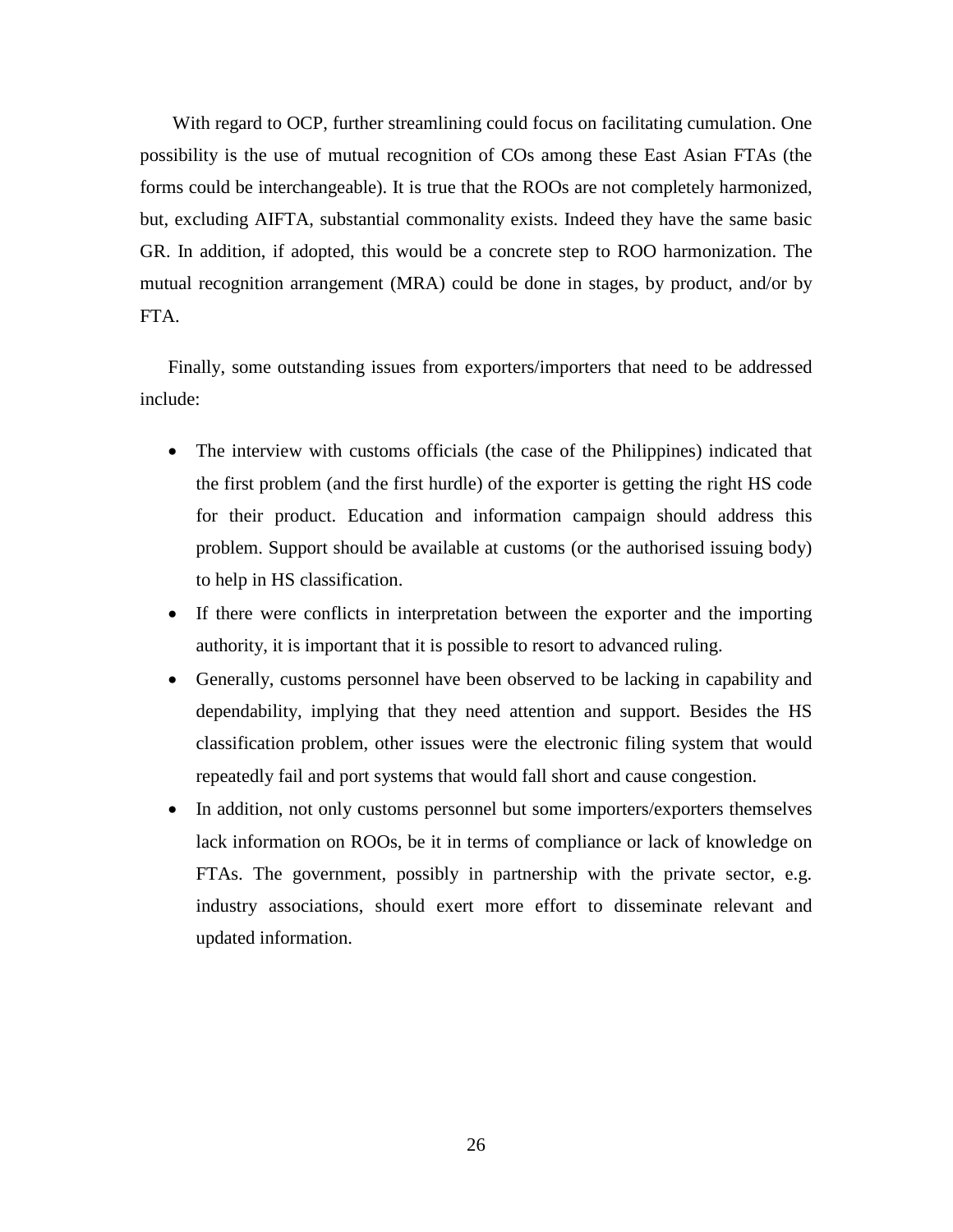#### **References**

- Brenton, P. (2003) *Notes on Rules of Origin with Implications for Regional Integration in South East Asia*, The World Bank.
- Medalla, E. (2011) 'Taking Stock of the ROOs in the ASEAN+1 FTAs: Toward Deepening East Asian Integration', forthcoming paper in the ERIA project entitled *Comprehensive Mapping of ASEAN+1 FTAs*, Economic Research Institute for ASEAN and East Asia.
- Medalla, E. and Balboa, J. (2009) 'ASEAN Rules of Origin: Lessons and Recommendations for Best Practice', ERIA Discussion Paper Series No. 2009-17, Jakarta, Indonesia (also published as PIDS Discussion Paper 2009-36).
- Medalla, E. (2008) 'Rules of Origin: Regimes in East Asia and Recommendations for Best Practice' in *Deepening Economic Integration in East Asia – the ASEAN Economic Community and Beyond*, H. Soesastro (ed.), Economic Research Institute for ASEAN and East Asia (also published as PIDS Discussion Paper No. 2008-19 and *Philippine Journal of Development*, Number 65, Second Semester 2008, Vol. XXXV[2])
- Medalla, E. and Supperamaniam, D. (2008) '*Suggested Rules of Origin Regime for EAFTA*', PIDS Discussion Paper No. 2008-22, Makati City.
- Medalla, E. and Yap, J. (2008) 'Policy Issues for the ASEAN Economic Community: the Rules of Origin', in *Deepening Economic Integration in East Asia – the ASEAN Economic Community and Beyond*, H. Soesastro (ed.), Economic Research Institute for ASEAN and East Asia (also published as PIDS Discussion Paper No. 2008-18).
- Primer on Rules of Origin ASEAN--Australia--New Zealand Free Trade Area. Jakarta. ASEAN Secretariat, October 2009 [http://www.aseansec.org/publications/](http://www.aseansec.org/publications/%20AANZFTA-ROO.pdf)  [AANZFTA-ROO.pdf](http://www.aseansec.org/publications/%20AANZFTA-ROO.pdf) (accessed 1 September 2010).
- Wignaraja, G., Lazaro, D. and DeGuzman, G. (2010) 'FTAs and Philippine Business: Evidence from Transport, Food, and Electronic Firms', ADBI Working Paper Series No. 185, Asian Development Bank Institute, Tokyo, Japan.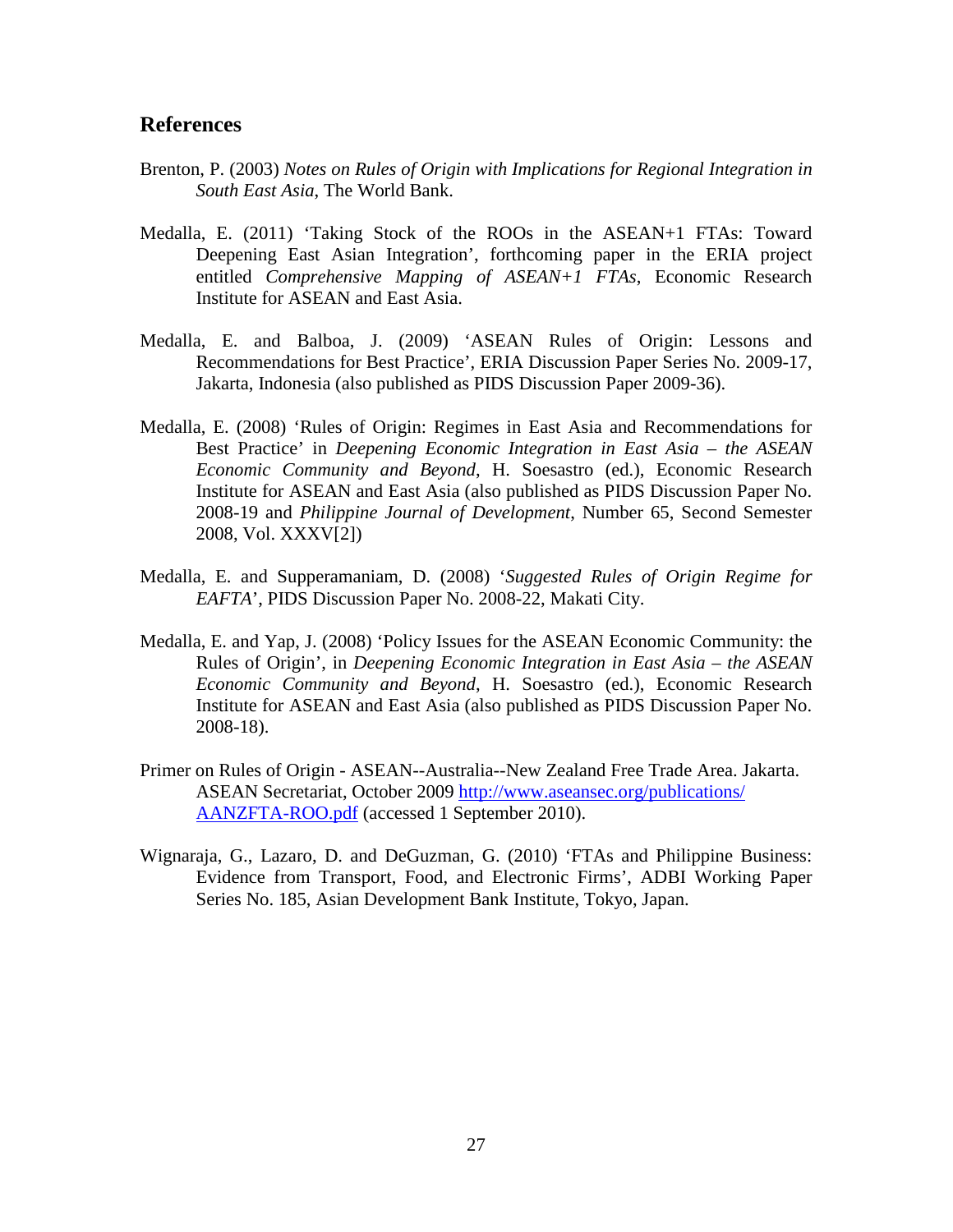#### **Appendix:** *Summary of Firm Interviews*

Firm A is an electronics firm that assembles components for HDD and exports 100 per cent to Japan. The firm is 100 per cent Filipino-owned and has 850 regular employees (large enterprise). The company is registered with the Philippine Economic Zones Authority<sup>[13](#page-28-0)</sup> (PEZA). PEZA offers incentives schemes<sup>[14](#page-28-0)</sup> to companies that are registered with them, usually those that are located in special economic zones such as Firm A. As a 100 per cent exporting company, Firm A receives duty free importation of parts or raw materials used in their production. To this end, the firm is satisfied with the incentives they are getting from PEZA. Their assembly of HDD components has been going on for years, such that the chain has already been established and paperwork has become easier. However, with the introduction of a new product, they would like to learn about FTA provisions, and be able to use them as it might help them be competitive, and give options for low-cost components that they will need in the manufacturing of this new product. The firm is eager to get information about FTAs as well as the ITA. One particular problem they foresee concerns the HS classification of parts in their new product, as they have encountered this problem in the past.

Firm B is an Australian automotive firm that designs and manufactures wheels. The firm exports 60 per cent and the rest goes to the local market. Forty per cent of inputs are imports (mainly steel) and 60 per cent are local (mainly chemicals). Firm B is an example of a firm that has had a bad experience in the Customs procedure. The red tape in the process has made filing costly for them, even with an electronic filing system. The firm hires a broker that takes care of applying for their CO (a regular one since they use MFN rate). The CO can be obtained quickly but 'is not cheap'. The company imports indirectly via a local firm because of the troublesome paperwork, aside from the reason that this is

<span id="page-28-0"></span><sup>&</sup>lt;sup>13</sup> PEZA is the Philippine government agency tasked to promote investments, extend assistance, register, grant incentives to and facilitate the business operations of investors in export-oriented manufacturing and service facilities inside selected areas proclaimed as PEZA special economic zones.

<sup>&</sup>lt;sup>14</sup> Incentives include income tax holiday or exemption from corporate income tax for four years (extendable) or 5 per cent tax on gross income; exemption from duties and taxes on imported capital equipment, spare parts, supplies and raw materials; exemption from wharfage dues and export taxes, imposts and fees; simplified import and export procedures; permanent resident status for foreign nationals and immediate family; and employment of foreign nationals, among others.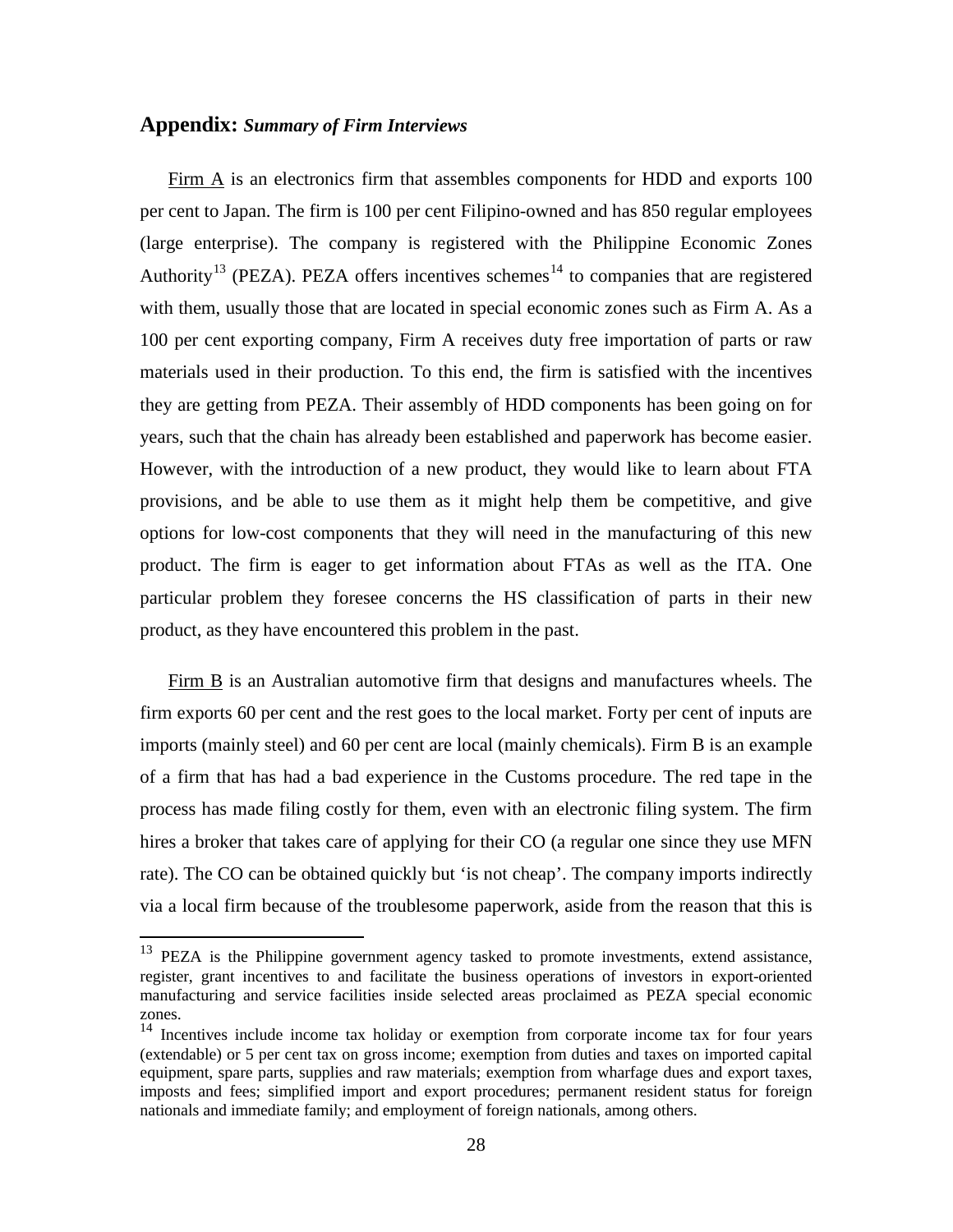their way of supporting the local company. The interviewee expressed lack of information dissemination as regards the FTAs. He found out only recently, through their mother company, that AANZFTA had entered into force in 2010 and therefore will be availing of the preferential tariff. Firm B however could not avail of fiscal incentive schemes related to exemption from duties or taxes on imports or exports because it does not meet the requirement of 70 per cent exports to sales ratio.

Firm C is an American MNC engaged in assembly of motor vehicles and engines and exportation of completely knocked down (CKD) kits. The firm exports completely builtup (CBU) units (70 per cent of production) to ASEAN, CKD kits to Vietnam, engines to South Africa, and cylinder heads to Taiwan. The firm uses ATIGA--AFTA and JPEPA. The firm participated in the ASEAN Industrial Cooperation (AICO) scheme before, but with the FTAs, it does not find any need for AICO extension. The firm is able to meet the 40 per cent RVC since on average their regional content is 40-45 per cent, with ASEAN origin at 2-5 per cent. Though the firm is able to meet this requirement, preference is for lower RVC, as well as a harmonized RVC for all FTAs. As far as local content is concerned, the idea is to increase local content as much as possible but some local parts are not available or quality is not assured.

Moreover, documentation is not found to be difficult. There may be different origin forms, but the same information is basically asked and so it is not much of a concern. There are costs related to complying with ROOs, but the benefits of preferential tariff rates offset the cost of compliance. In terms of submission and processing of documents, there is a chronic red tape problem. To address this, the Customs Department has introduced the electronic filing system, which the firm welcomed but then implementation is becoming a problem. The persons responsible for the system are not sufficiently capable and knowledgeable such that when the system fails, the problem cannot be addressed immediately. On another note, as a PEZA-registered firm, Firm C enjoys fiscal incentives. However, while the firm receives duty free importation for inputs to exported products or for importation of vehicles, FTAs still matter to them in terms of products that are intended for the domestic market.